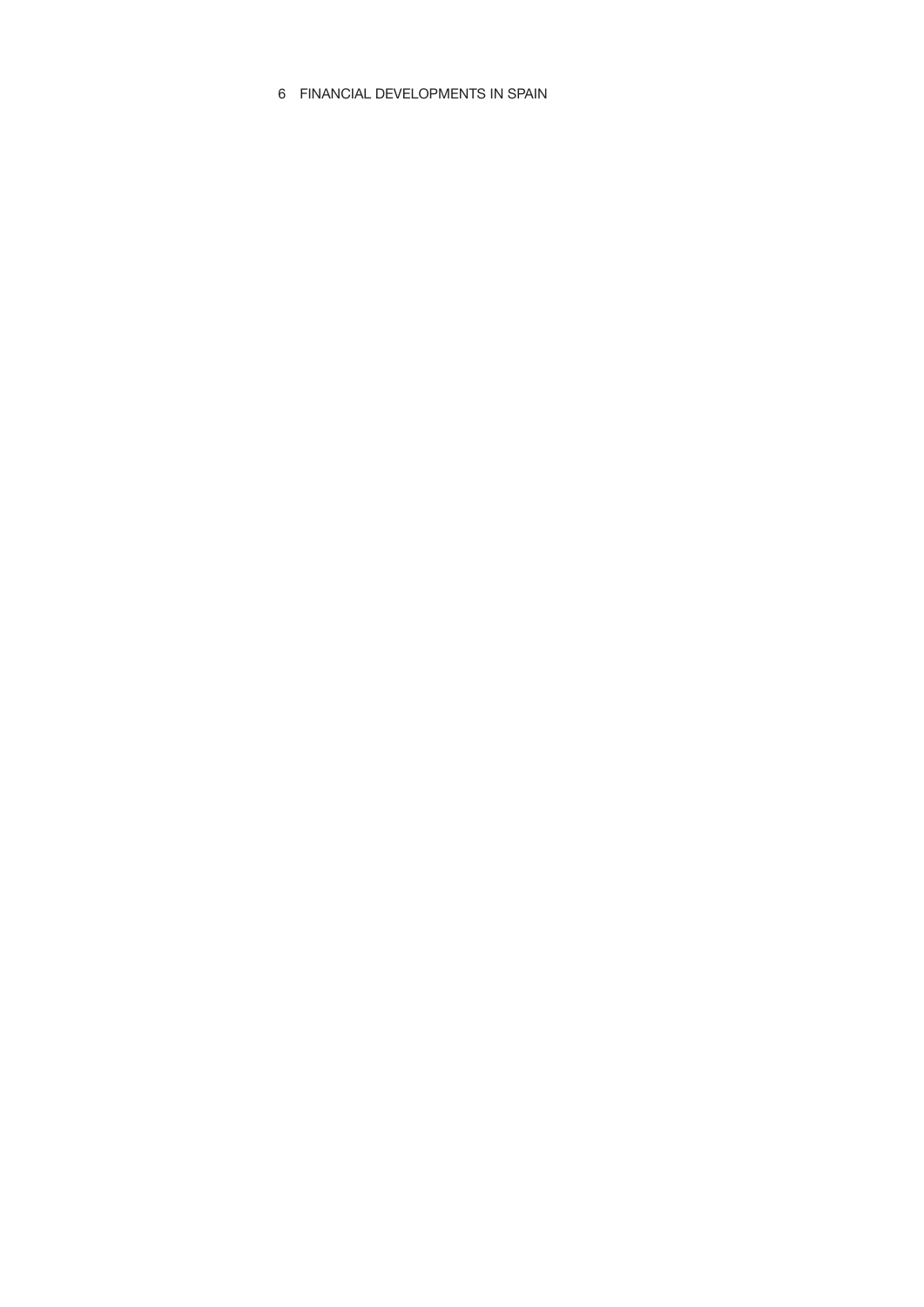#### 1 Introduction

Euro area financial market tensions shaped financial developments in Spain

Financial developments in Spain in 2010 were strongly influenced by the tension in the euro area financial markets. The most difficult moments stemmed from the debt crises of Greece (between May and June) and Ireland (between November and December), which prompted requests for financial assistance by these two economies. For the reasons explained in detail in Chapter 1 of this Annual Report, Spain was among the countries most affected by the ensuing crisis of confidence: the imbalances accumulated during the phase of expansion and some areas of vulnerability aggravated by the crisis (such as labour market rigidities or certain structural aspects of the functioning of savings banks) fuelled investors' misgivings. These tensions led to significant tightening of financing conditions in wholesale markets, where risk premia rose and funds became less readily available. The most strongly affected sectors were general government and credit institutions, which are the ones that raise most funds in these markets (see Box 6.1).

Given this situation, numerous measures were taken in the financial area

To address the crisis, European and national authorities took measures in various areas.<sup>1</sup> In the national financial area, which is the subject of this chapter, it should be remembered, first, that in 2009 the FROB had already been set up for the dual purpose of providing a solution for the institutions that had ceased to be viable and of promoting the integration of viable institutions by expediting their restructuring.

Action was taken in 2010 to increase financial transparency and so restore the confidence of investors in the Spanish financial system. Noteworthy here was the performance and publication, in coordination with the other EU authorities, of banking system stress tests in July 2010, which in Spain were conducted on a large number of institutions (well above the 50% required), including all savings banks. Moreover, the results were published in greater detail. Subsequently, first savings banks, and subsequently all other banks, had to make public their level of exposure to the real estate sector (at end-2009) and disclose expressly and in detail each type of transaction and the collateral taken, as well as the amount, broken down by category, of potentially troubled loans to the sector (non-performing, doubtful, standard under special surveillance and foreclosed).

In the regulatory field, summer 2010 saw a tightening of provisioning rules, which were already comparatively more stringent in Spain than in other countries. The new legislation hastened the requirement to provision all past-due loans, albeit recognising explicitly the value of collateral (after severe haircuts). Also, the requirements regarding foreclosed assets and assets given in satisfaction of debt were tightened to encourage their prompt sale. At that time savings bank law was reformed to remedy the main structural weaknesses of this sub-sector. More specifically, the professional standards required of savings bank managers and directors were tightened and new channels established for raising high quality funds, through, among other options, the indirect exercise of financial activity via a public limited company having the nature of a commercial bank and able to issue ordinary shares.

The resurgence of tensions at the end of the year was conducive to the approval of Royal Decree-Law 2/2011, which raised the minimum required core capital to 8% or 10% of riskweighted assets, depending on certain characteristics of the institution (percentage of

<sup>1</sup> For more details, see also Box 1.2 of this Annual Report.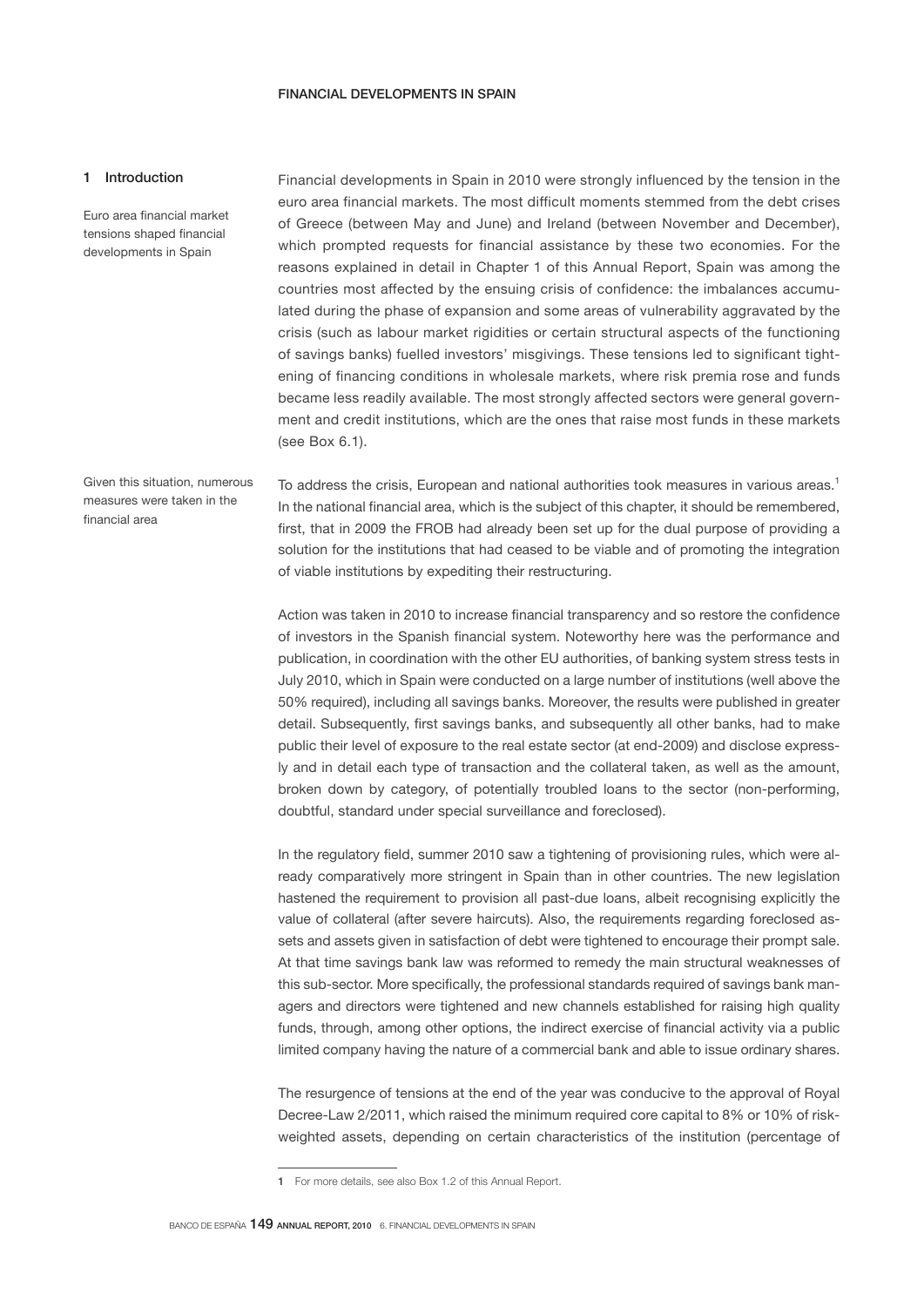The public debt crisis caused problems of market confidence in various euro area are economies, with Spain among the countries most strongly affected. This meant that, in the two main waves of the crisis (in spring, centred on Greece, and in autumn 2010, in Ireland), risk premia rose on the securities issued by resident sectors and fundraising became more difficult, especially for credit

institutions. In the two bouts of the crisis, the measures taken by Spanish and European authorities finally contributed to the easing of tensions.

In the case of general government, the misgivings of the markets were accompanied by the downgrading of Spanish sovereign debt





3 FIXED INCOME SECURITIES OF CREDIT INSTITUTIONS (c)

1 TEN-YEAR SPANISH GOVERNMENT BONDS

3.0 3.5 4.0 4.5 5.0 5.5 6.0



5 SURPRISES IN LOAN INTEREST RATES (d)



4 EUROSYSTEM AND CENTRAL COUNTERPARTIES (CCPs) FINANCING

COVERED BOND SPREAD (b)

2009 2010 2011

CDSs, FINANCIAL FIRMS (a) CDSs, NON-FINANCIAL CORPORATIONS

6 CHANGES IN CONDITIONS OFFERED IN BANK LOANS (e)



SOURCES: BCE, JP Morgan and Banco de España.

a Arithmetic mean of eight institutions.

-0.6 -0.4  $-0.2$ 0.0 0.2 0.4 0.6

- **b** Three-five year asset swap spread.
- c Including jnancing through resident, but not non-resident, subsidiaries.
- d Differences between the interest rates applied in new loans with the projections derived from a an interbank rate transmission model and the cyclical position of the economy (projections made with origin in January 2009).
- e Indicator = % of institutions perceiving considerable tightening x 1 + % of institutions perceiving a certain tightening x 1/2 % of institutions perceiving a certain relaxation  $x$  1/2 – % of institutions perceiving considerable relaxation  $x$  1.

TRANSACTIONS WITH CENTRAL COUNTERPARTIES (CCPs)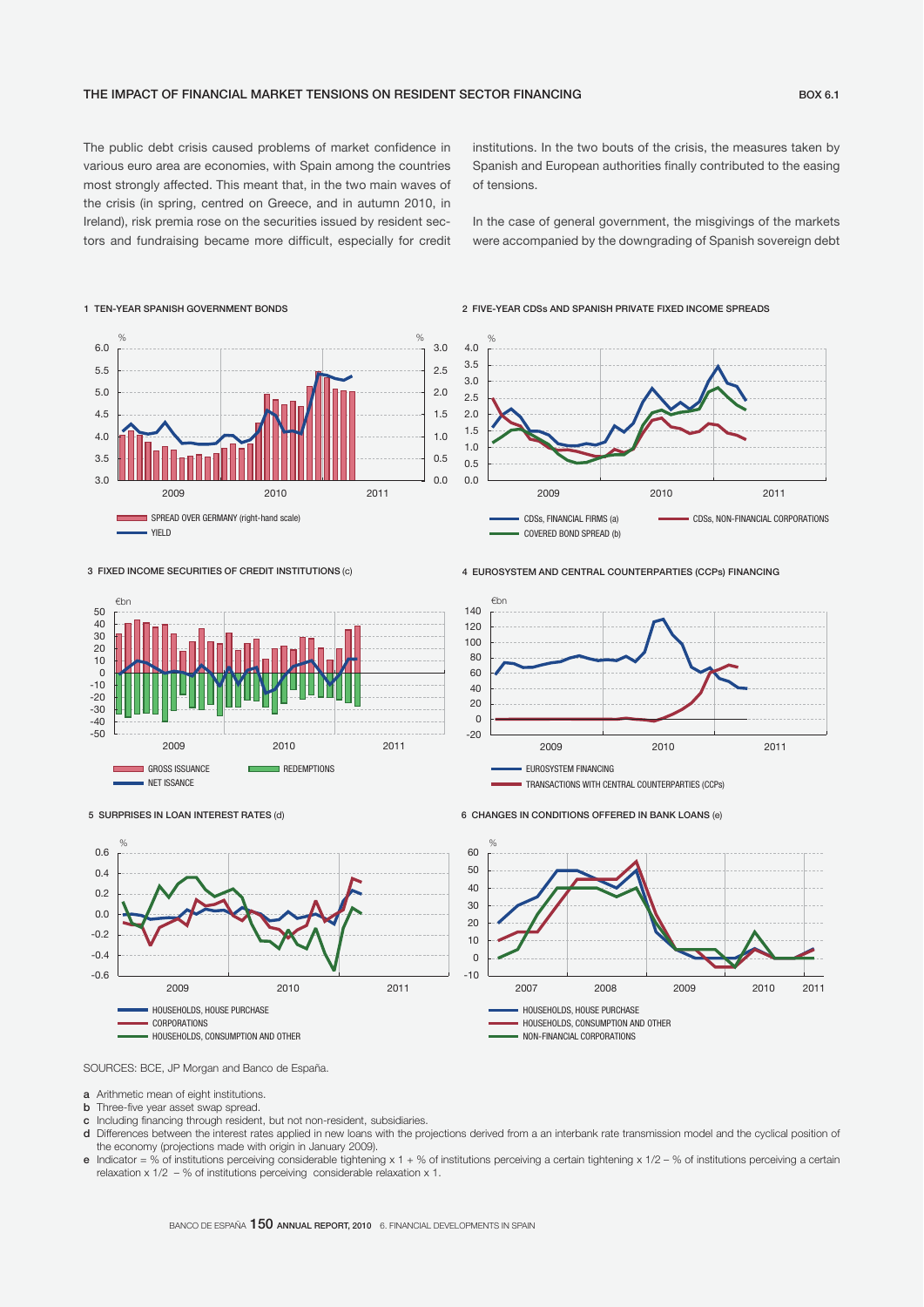(S&P downgraded it from AA+ to AA in April 2010, Fitch downgraded from AAA to AA+ in May, Moody's from Aaa to Aa1 in September 2010 and then to Aa2 in March 2011). As a result of the deterioration of investor confidence, the cost of issuance rose from below 3.9% for 10-year bonds in December 2009 to more than 5.4% a year later, while the spread with respect to the German bund, which was barely 60 bp in December 2009, rose to 200 bp in June and 290 bp in late November 2010 (see Chart 1). Subsequently, this risk premium tended downward amidst high volatility, although it continues to be high and subject to significant fluctuations.

Financial institutions, some of whose credit ratings were downgraded, were also affected by problems of investor confidence. Thus, the cost of issuing mortgage covered bonds (these assets, since they are secured by the best collateral, are those that have been most readily accepted by investors since the beginning of the economic and financial crisis) has increased considerably and, as result, the spread over the swap interest rate has risen from around 60 bp in 2009 to more than 290 bp on average in the closing months of 2010 (see Chart 2). Credit default swap (CDS) premia also increased. As with general government securities, in the opening months of 2011 the risk premia on securities issued by financial institutions decreased, although they remain well above their levels of 2009.

The crisis not only increased market financing costs, but also, when tensions were at a peak, affected the amount of funds raised by credit institutions. Thus, at the most critical time of the first wave of tension (in May and June), gross issuance by these institutions was insufficient to cover the maturities of outstanding debt (see Chart 3). Hence, like the banks of other European countries, they had to resort to the liquidity provided by the Eurosystem, a peak of €130 bn being reached in July (see Chart 4). At end-2010 net issuance again turned negative amidst the tensions accompanying the Irish crisis, but on this occasion banks were able to cover their funding needs through repos traded in international central counterparty clearing houses (such as LCH, Clearnet or Eurex Clearing), once some of them had become members of these systems which diversify the risks assumed by providers of funds. In this way, recourse to the Eurosystem was reduced.

The tighter fundraising conditions in the wholesale markets also lead to an increase in competition for deposits, which caused the interest rates on these transactions to rise during the year from 1.3% in February 2010 to 1.6% in March 2011. The increase in costs was not passed through immediately to household and corporate loans, since these had some leeway to absorb the shock. However, the increase in the margins applied to these transactions from the beginning of 2011 cannot be explained by their ordinary behaviour, indicating that a gradual pass-through seems to have commenced (see Chart 5. Hence, if the interest rates on new loans are compared with the projections derived from an interbank rate transmission model and the cyclical position of the Spanish economy, it can be seen that, both for house purchase loans to households and for loans to non-financial corporations, the rates remained in line with expectations for most of the year, but from early 2011 there was an increase in financial costs not explained by the model.<sup>1</sup> Also, according to the bank lending survey, credit institutions slightly tightened credit standards in 2010 Q2, mainly as a result of the effect of market tensions, although subsequently they seem to have held them unchanged until the opening months of 2011, when they again tightened them in the household financing segment (see Chart 6).

Turning to non-financial corporations, there was also an increase in the cost of raising funds in the markets, the channel used by the largest firms, although less so than by financial firms and general government (see Chart 2). Unquestionably, the high international diversification of non-financial corporations contributed to them being less affected by the financial tensions.

Although tensions eased in the opening months of 2011, spreads and risk premia continue to be high. The persistence or worsening of this situation would entail some risks for the Spanish economy. Thus, in the case of general government, the higher interest rates demanded by the market, although they slowly pass through to the debt burden (at the pace that maturing debt is rolled over), exert continuous pressure on public finances. This weakens the net interest income of banks because the higher cost of liabilities cannot be passed through to loans that have already been granted. Lastly, both non-financial corporations and households may have to face additional tightening of the credit standards for new loans, since financial institutions will have to pass through to their customers the higher cost of funding. Furthermore, if in extreme situations the difficulties of some institutions in refinancing their debt on the markets become more serious, the need to make a more thorough adjustment to their balance sheets may lead to stricter credit standards.

<sup>1</sup> For more detailed information on the equations used in this projection exercise, see Nieto and Nieto (2011), *La transmisión de los tipos de interés de mercado a los tipos de interés bancarios en España.*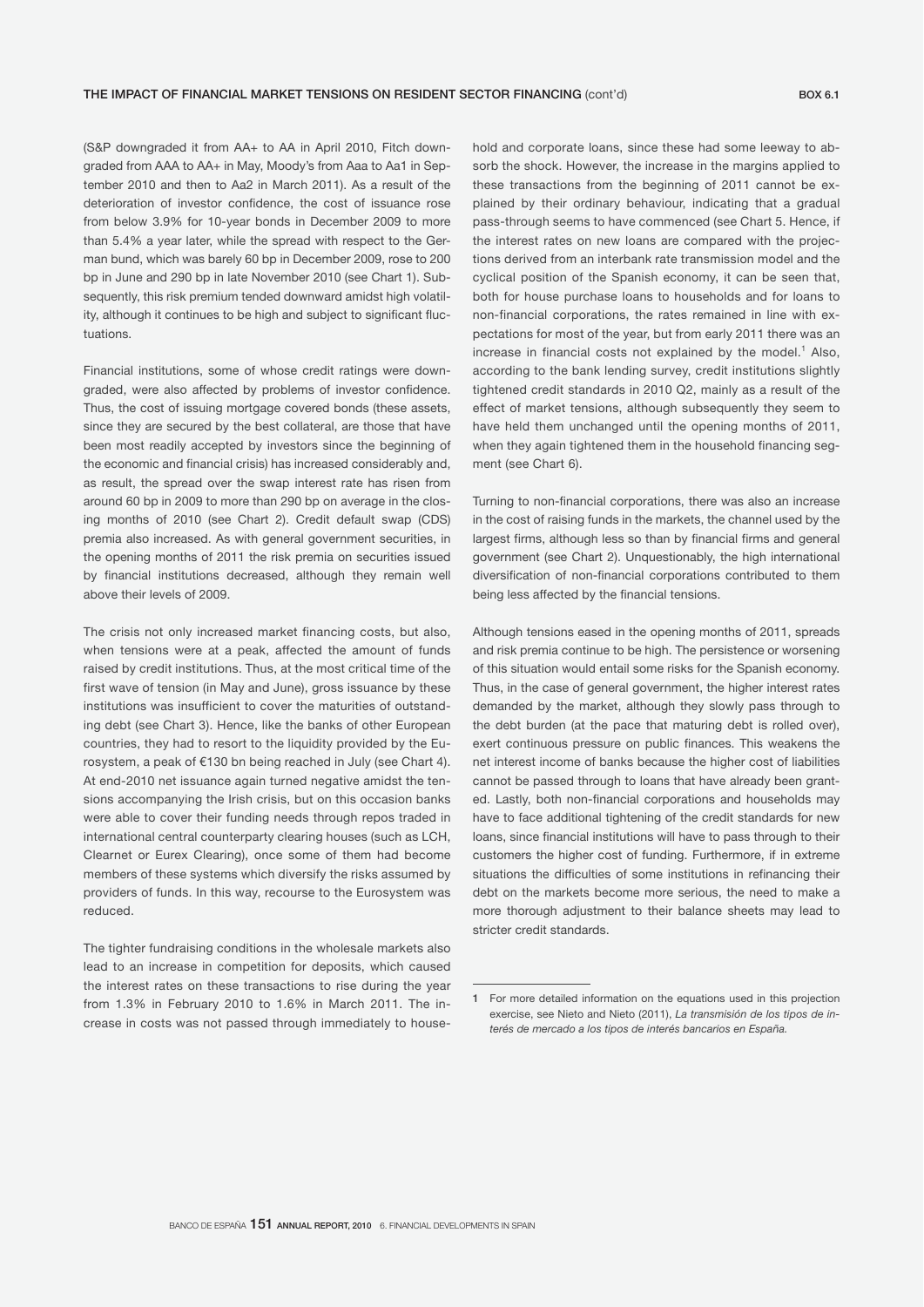capital stock or voting rights held by third parties and relative weight of wholesale funding) and empowered the FROB to recapitalise those institutions failing to comply with these new requirements on their own.

In addition, the process of restructuring of the Spanish financial system initiated in the previous year was speeded up, so that by the cut-off date of this Annual Report the number of savings banks had been reduced from 45 to 18 institutions or groups. This process of integration has been accompanied by the restructuring of the institutions involved. The consolidation of the financial system, once it is operationally complete, will entail a significant decrease in capacity, which will help to reduce the excess size accumulated during the long expansionary stage. The implications of these changes are discussed in Section 4 of this chapter, although other regular publications of the Banco de España, such as the *Financial Stability Report* and the *Report on Banking Supervision in Spain*, discuss in greater detail the situation of the financial system and the restructuring and recapitalisation strategy.

Since end-2010, Spain has tended to decouple from the countries most seriously affected by the market tension. The request for financial assistance by the Portuguese authorities in April 2011, and the deterioration in Portugal's sovereign spread which preceded it, did not, in fact, have an impact on Spanish financial variables comparable to that caused by the Greek and Irish crises. In any event, risk premia remain at high levels and subject to fluctuations linked to the varying market perception of the various events relating to the development and management of the sovereign debt crisis in the various countries.

Against this background, the activity of credit institutions has been subject to significant pressure. First, the sovereign debt crisis led to a significant rise in their funding costs, both on the wholesale markets and, indirectly, in funds obtained through deposits, because of the heightened competition for alternative sources of funds. Second, they have continued absorbing the losses derived from the impairment of assets relating to construction and real estate development, a segment in which doubtless asset ratios have continued to grow rapidly (see Chart 6.1).

The cost of bank financing to households and firms has remained low. Since mid-2010, however, it has tended to increase as a result of progressive pass-through of the higher cost of financial institutions' liabilities to loan interest rates. This pass-through is not yet complete, so further increases will probably be seen.

Meanwhile, credit standards remained stringent and, according to the bank lending survey (BLS), tightened further during the past year, albeit moderately, and also during the first three months of this year in the household lending segment.

Against this background, household debt remained practically stagnant in 2010 and has contracted slightly since the beginning of 2011. In firms, bank credit decreased in real estate-related activities, and in other areas showed practically zero or slightly positive growth.

Despite the stagnation of household liabilities in recent years, the debt ratio scarcely decreased from the high levels of mid-2008 due to income sluggishness (see Box 6.2). The notable weight of debt for house purchase and its long repayment period also help to explain the slowness with which household leverage is being corrected. Meanwhile, wealth again decreased in 2010, basically due to the loss in value of the real estate com-

… which contributed, along with others adopted at national and European level, to easing the tension, although risk premia remain at high levels and subject to high volatility

Credit institutions have come under significant pressure…

… and, since early 2011, they have begun to pass through the higher cost of liabilities to loans

The debt of households and non-financial corporations continued to show little dynamism…

… although debt ratios scarcely changed due to the behaviour of income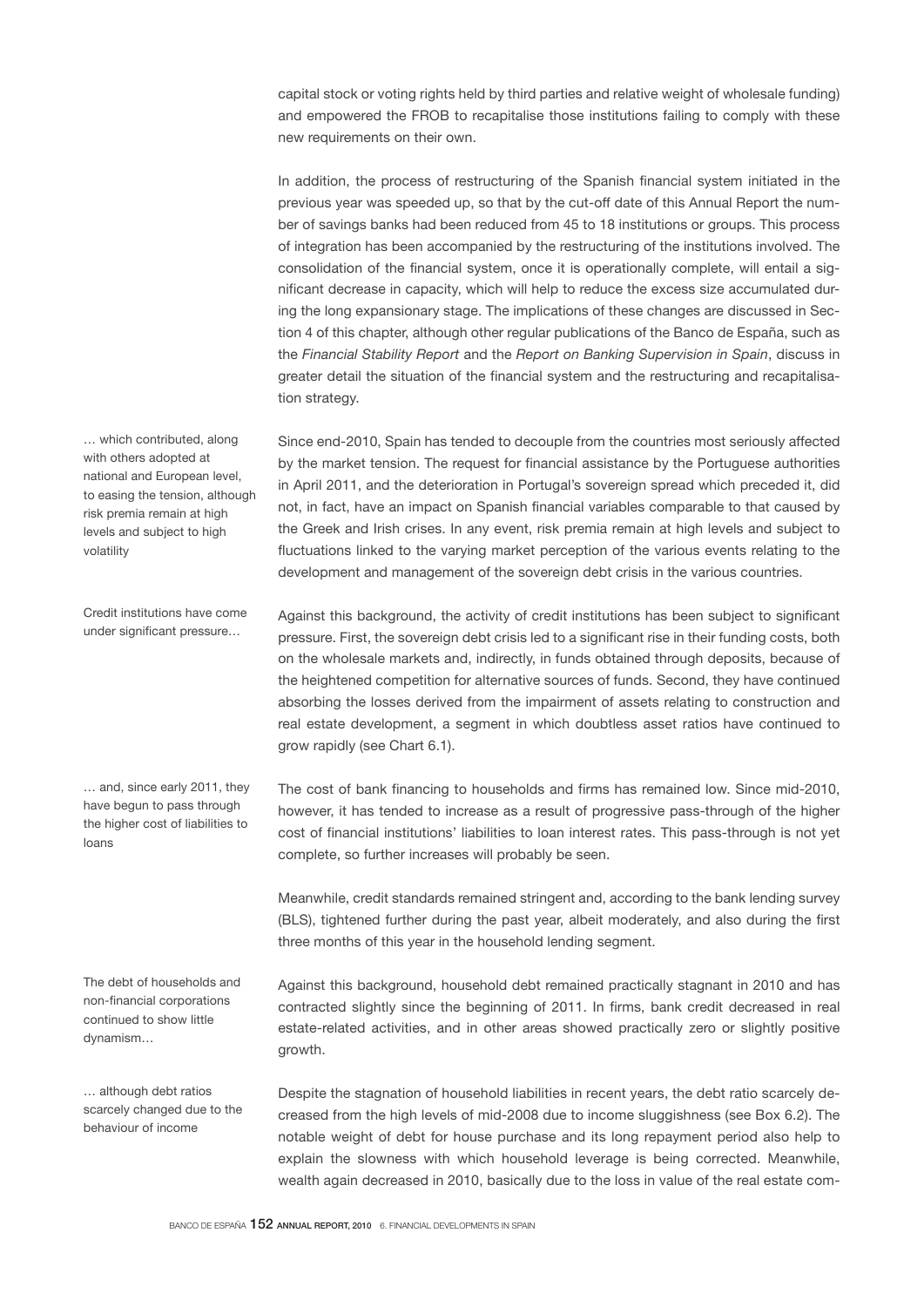#### INTEREST RATES, LOAN CONDITIONS, CREDIT, HOUSE PRICES AND DOUBTFUL ASSETS RATIOS

#### INTEREST RATES



LOAN CONDITIONS OFFERED BY BANKS (b)



CREDIT EVOLUTION (c)





PRICE PER SQUARE METRE OF APPRAISED HOUSING



DOUBTFUL ASSETS RATIOS (d)

LENDING TO PRODUCTIVE ACTIVITIES

(Annual growth)



SOURCES: ECB and Banco de España.

- a Calculated as a weighted average of the interest rates of various operations grouped according to their volume. For loans over €1 million, the interest rate is obtained by addding to the NDER (narrowly dejned effective rate), which does not include commission and other expenses, a moving average of these expenses.
- b Cumulative changes in the diffusion index so a positive sign denotes tightening.
- c Year-on-year rates.
- d Calculated as doubtful credit/total credit.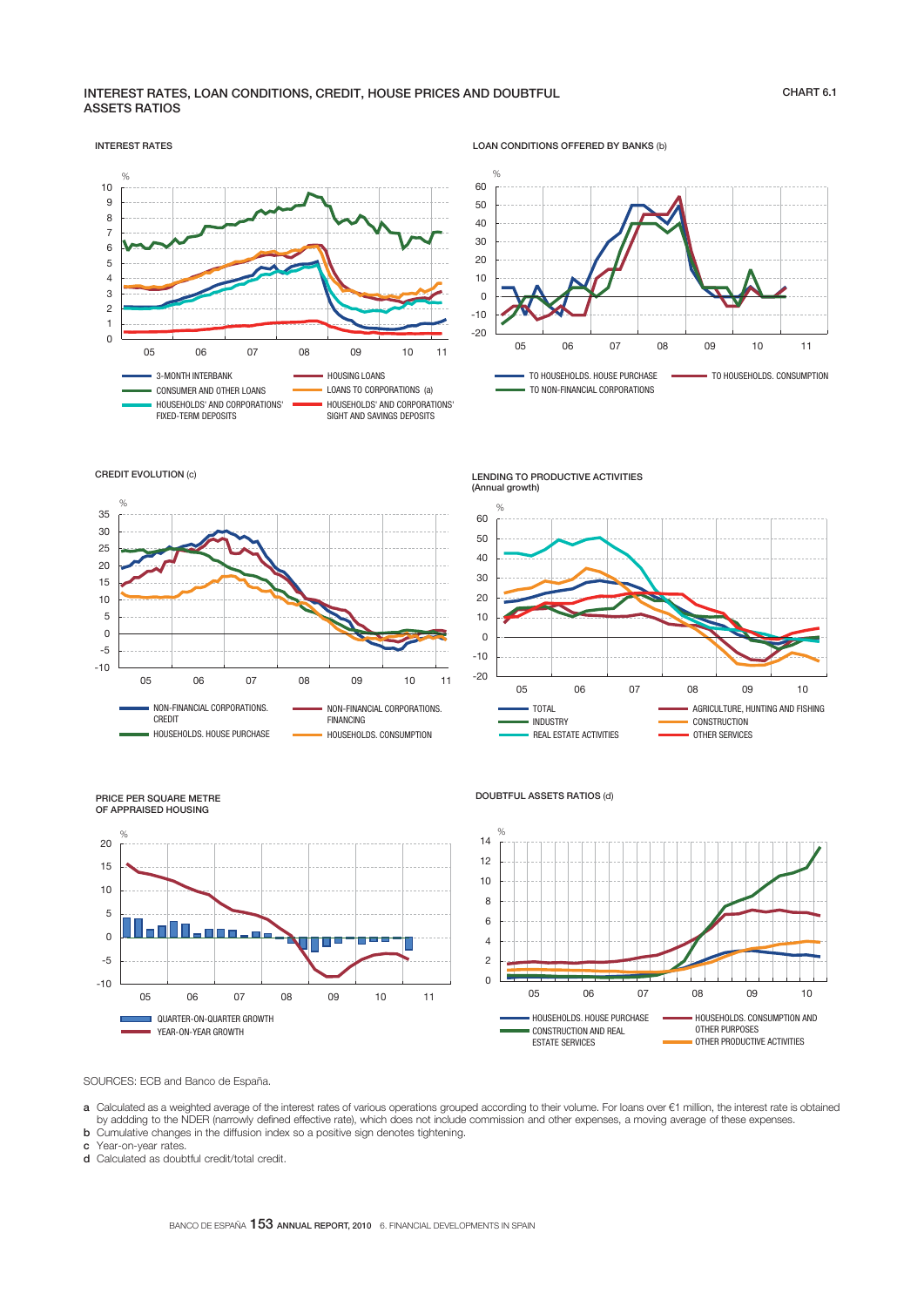#### DELEVERAGING OF THE NON-FINANCIAL PRIVATE SECTOR BOX 6.2

The notable increase in household and non-financial corporation liabilities between the mid-1990s and the outbreak of the crisis took the debt of both these sectors to historically high levels, above those in the rest of the euro area. Household debt currently stands at nearly 125% of gross disposable income, above the euro area average (98%) and similar to the ratio in the United States (one of the 19%), although below that in the United Kingdom (151%) (see Chart 1). Since the highs of mid-2008, which practically tripled those of the mid-1990s, the decrease in this indicator has been very slight (scarcely 5 pp). Two factors explain the slowness of this process: first, the weakness of household income in this period (denominator of the ratio), and, second, the long debt repayment periods of house purchase loans.<sup>1</sup> These loans constitute the bulk of the financing of this sector in Spain, and this, even in the current situation of little new lending, makes

#### 1 HOUSEHOLD DEBT RATIO



<sup>3</sup> INTEREST AND HOUSE RENTAL PAYMENTS OF HOUSEHOLDS. 2009







4 DEBT RATIO OF NON-FINANCIAL CORPORATIONS

REAL ESTATE WEALTH **DESCRIPTION** OTHER LIABILITIES NET WEALTH

% of GDI

2 HOUSEHOLD GROSS WEALTH. 2010 (a)



SPAIN EURO AREA UK USA

<sup>6</sup> DEBT (b) / TOTAL ASSETS OF NON-FINANCIAL CORPORATIONS. SECTORAL BREAKDOWN. 2009



SOURCES: Banco de España, INE, ECB, BACH, Eurostat, Federal Reserve, Bureau of Economic Analysis, UK Office for National Statistics and Bank of England.

a UK figures relate to 2009.

b Debt does not include short-term trade credit.

c GDP-weighted average of the ratios in Germany, France, Italy, Portugal and Belgium.

<sup>1</sup> On average, in Spain the residual maturity of collateralised loans is 14 years.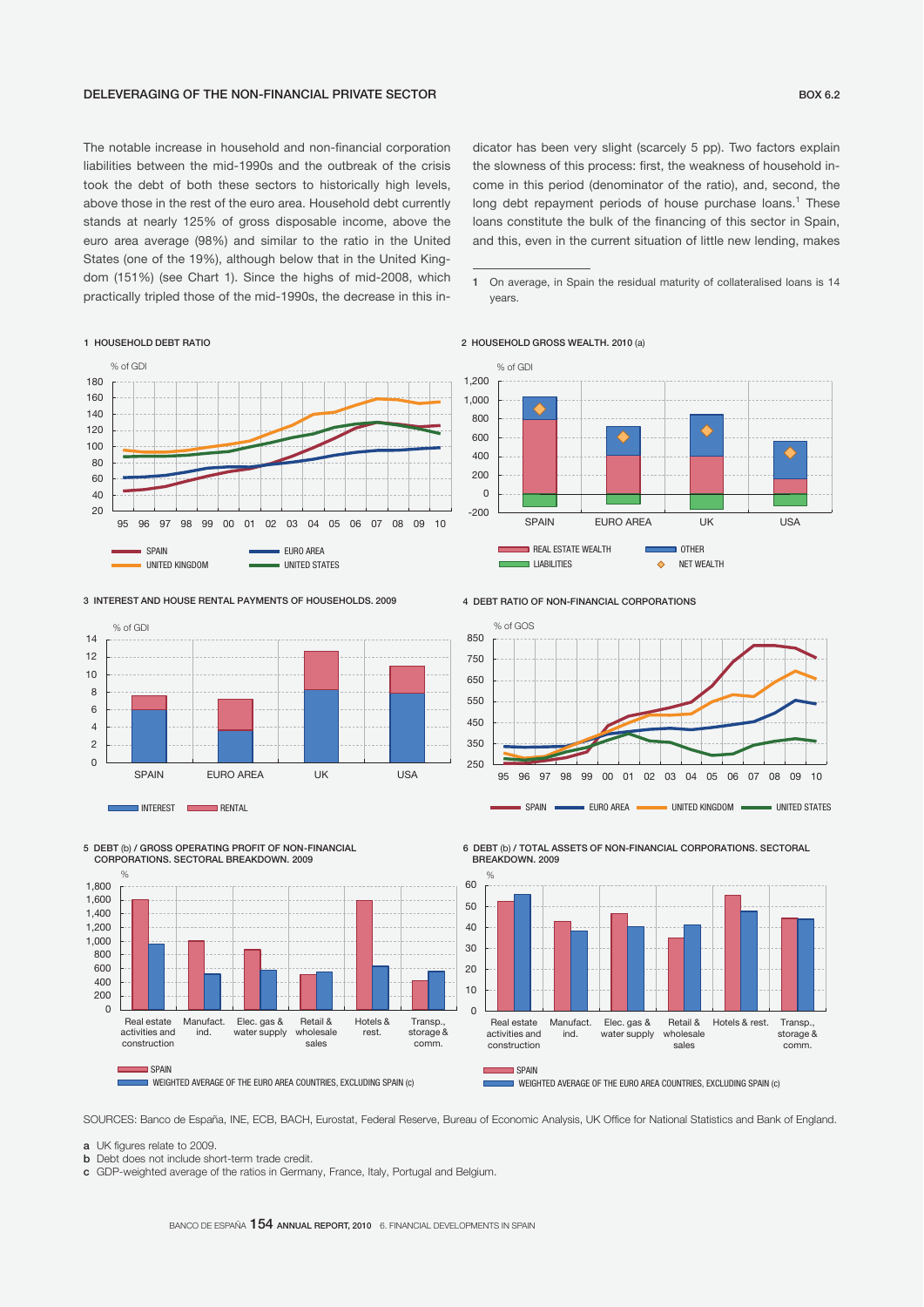it difficult to reduce liabilities quickly. Deleveraging must thus be a process sustained over time, the duration of which will depend, among other things, on the economy's capacity to recover.

To assess the implications of the level of leverage, it is important to analyse the final purpose of the liabilities. In this respect, in Spain the higher household debt compared with other euro area countries can be traced to the residential mortgage component, since the ratio consumer credit is much the same fraction of gross disposable income as in other euro area economies. This, in turn, is related to the greater propensity to invest in housing in Spain (which reflects the greater preference for ownership and the popularity of second homes), with the consequent higher levels of wealth, even after deducting debt (see Chart 2). Unquestionably, the fact that a large part of these liabilities is secured by assets tends to mitigate some sources of vulnerability associated with such debt. The greater wealth of households would, in principle, allow them to save a smaller proportion of their income and to spend less on rental than the households of other economies with a lower percentage of owner occupancy (see Chart 3). However, this situation is not exempt from significant risks, for the following reasons. First, although there are no homogeneous statistics to allow a comparison of the total debt burden of households, all the evidence indicates that, as a proportion of disposable income, the debt burden in Spain is higher than the euro area average, even if rental expense is added in, which reduces the funds available for consumption. Second, since wealth is more concentrated in property ownership than in other countries, it tends to be less liquid, and thus less available for use in coping with unforeseen situations, and, in addition, it is more sensitive to changes in house prices, thus showing sharper negative wealth effects in situations like the present one of declining values. Lastly, a high level of debt increases vulnerability to interest rate rises (given the marked predominance of floating rate loans in Spain) or to adverse shocks in income (such as, for example, job loss). In this respect, the recent crisis has increased the percentage of households with debts which, as a result of the rise in unemployment, are in a more fragile position, which has naturally obliged them to cut spending more than if they did not have those financial obligations.

In the case of firms, corporate indebtedness in Spain, measured in terms of gross operating surplus, is higher than in the euro area as a whole and than in the United States and in the United Kingdom (see Chart 4). As with households, the scant dynamism of business profits has constrained the correction of the debt to income ratio in the last few years (since 2008 it has decreased by 12 pp, scarcely 1% of its value).

The aggregate corporate debt indicator conceals, however, a high sectoral dispersion. Thus, Chart 5 shows that in most areas of activity the debt to income ratio is higher than in the rest of the euro area, the difference being extremely marked in some of them. In the case of real estate activities and construction, which account for a significant part of corporate debt in Spain (practically half of bank loans, the main financing instrument used by firms). The high volume of debt in these cases basically reflects the ample stock of unsold real estate assets. As this stock is progressively absorbed, these liabilities will tend to be transferred to the agents which acquired the real estate (mainly households), although maybe some of these outstanding loans will end up being written off. All this will tend to reduce the debt ratio. Indeed, it is in firms of this type where debt adjustments have been sharpest in the last two years.

Also in manufacturing and in hotels and restaurants, the levels of debt are very high in comparison with those in other euro area countries, although, in these cases, the divergences have increased particularly sharply since the outbreak of the crisis due to the unfavourable trend in income. It can therefore be expected that a portion of the deleveraging will take place through the recovery of business surpluses. In fact, in terms of balance sheet size, the differences from other euro area economies are not so marked (see Chart 6). By contrast, in other sectors (wholesale and retail trade and transport, storage and communication), the leverage ratio is similar to or lower than in the rest of the euro area. In any event, the high corporate indebtedness detracts from the dynamism of investment because it makes it harder for firms to expand activity with debt financing, while the financial obligation to pay interest and repay principal reduce the funds available for expenses.

The deleveraging of the private sector initiated in the last few years is far from having concluded. The most important contribution to this process will come from the recovery of income. Therefore, actions taken to boost economic growth are the best way to quickly complete the process which will prevent the high debt from weakening spending, especially in a setting in which interest rates will tend to increase.

ponent as house prices fell by 3.5% in the year as a whole. With the 2011 Q1 figure, which showed an increased rate of contraction, the cumulative fall is 15% (20% in real terms) from the high at the beginning of 2008. It should also be kept in mind that there is a notable dispersion in wealth across the sector, so the aggregate indicators fail to capture the deterioration that may have taken place in the groups in a more fragile position, such as, for example, unemployed debtors. Also, the prolongation of the crisis and the pattern of slow recovery are eroding the resources that households can deploy to deal with the deterioration of their situation.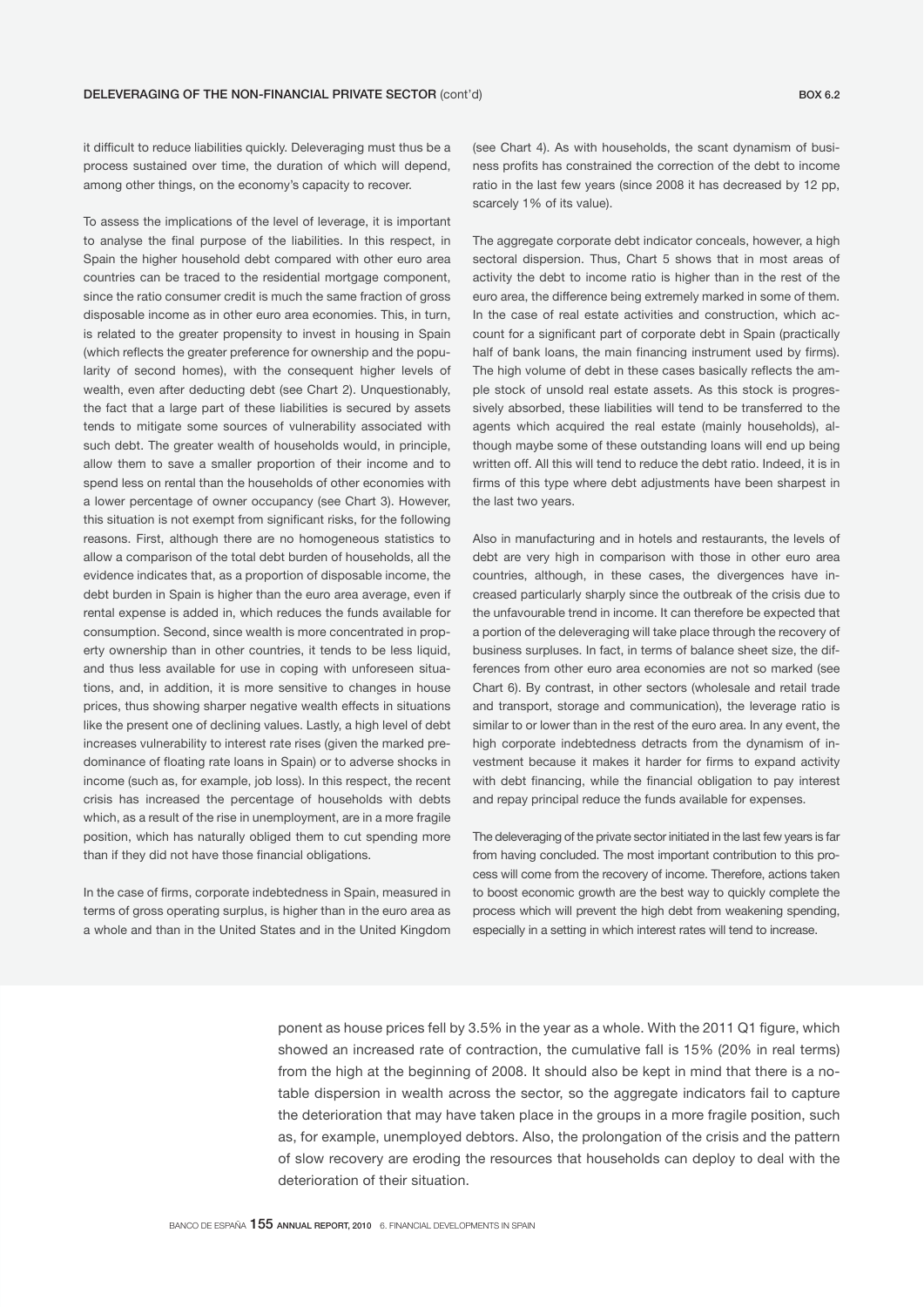In the case of non-financial corporations, the recovery of business profits, the scant dynamism of borrowing and the lower average cost of outstanding debt gave rise to a slight decrease in the debt ratio and the associated debt burden. In any event, the leverage of the business sector as a whole remains high, although the dispersion within the sector is high.

The debt and debt burden of general government continued to rise

If the recent economic policy actions continue in the same vein as in the past, the recovery of investor confidence will firm, although risks persist…

… and the high private sector indebtedness continues to hinder the recovery of spending

# 2 The Spanish financial markets

2.1 MARKET PRICES

The sovereign debt crisis has raised the financing costs of resident issuers in the fixed income markets…

… and has caused stock market prices to fall and volatility to rise

The fiscal consolidation programme implemented by general government was instrumental in slowing the sector's liabilities following the marked deterioration in public finances in 2009, although they continued to grow rapidly. This, together with the scant economic dynamism, led to an increase in the public debt ratio and in the debt burden to GDP ratio.

Although financial market tensions have eased in the early months of 2011, the continuing high risk premia mean that the possibility of a worsening cannot be ruled out. This would be particularly injurious for an economy which continues to depend on the savings of the rest of the world. The higher cost of funding for institutions, the economic situation of some borrowers and financial institutions' exposure to the real estate sector continue to pose significant challenges. Therefore, the actions aimed at strengthening the economy's ability to grow and those designed to underpin the soundness of the financial system continue to be essential not only to restore the GDP growth rates needed to complete the convergence of the Spanish economy with the standards of the more developed European countries, but also to complete the process of recovery of investor confidence initiated at the beginning of the year.

The recovery of growth, moreover, is essential also for correcting the high leverage of the non-financial private sector, which has barely been corrected since the peaks recorded at the beginning of the crisis, and which continues to hinder the expansion of demand, since it reduces the scope for financing consumption and investment through borrowing and consumes a large part of the disposable income of the sector.

Spanish financial market prices were strongly affected by the tensions arising from the sovereign debt crisis. The yields on general government securities rose and the spreads over the German bund widened (see Box 6.1). The rise affected all terms, although it was somewhat sharper in the short- and medium-term tranches of the yield curve (up to three years), where yields increased by nearly two percentage points (pp) in 2010 (see Chart 6.2). Also, funding costs of financial institutions increased as a reflection of investors' doubts regarding the situation of some savings banks. By contrast, the interest rates on securities issued by non-financial corporations increased more moderately, benefiting from the broad international diversification of the firms which use this type of instruments for financing.

The period of highest tension came at the end of November. Subsequently, the risk premia of resident issuers tended to decrease. The behaviour of volatility was not unrelated to the measures taken by Spanish and European authorities. In any event, these premia remain high and subject to major fluctuations.

The turmoil also spread to the stock markets, where prices fell and volatility rose, ending the favourable trend seen since March 2009. At the time of greatest debt market tension (at the end of November), the IBEX 35 was down by 22.4% on its end-2009 level. This performance was worse than those of the EUROSTOXX 50, the EU stock exchange index, which at that date was down by 10.6%, and the US S&P 500, which was up by 5.9%. Among the sectors showing the sharpest falls were real estate (55%) and finance (33.6%). Subsequently, this trend reversed, and stock markets rose in most sectors, although volatility continued to be high.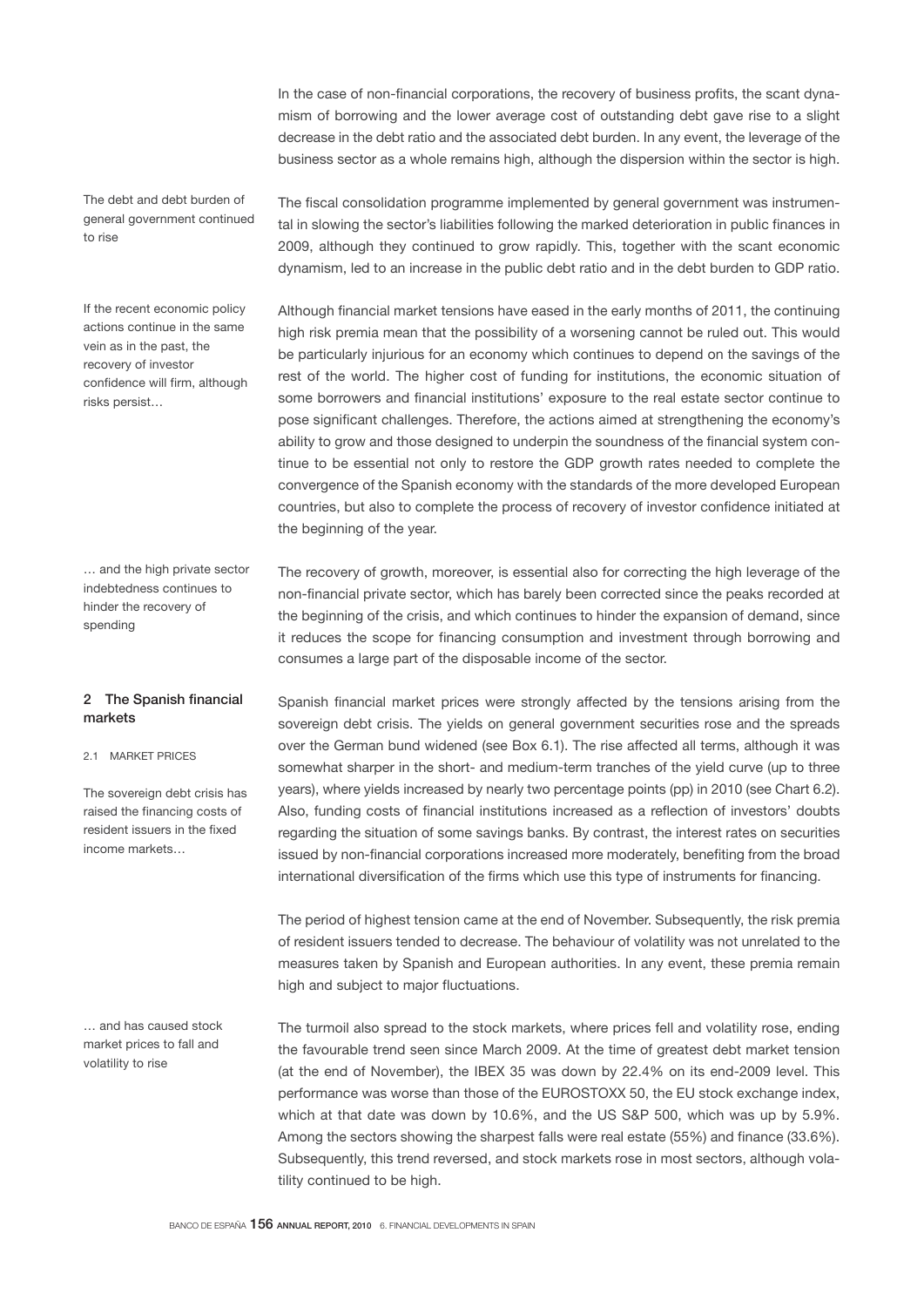# FINANCIAL MARKETS CHART 6.2

SPANISH DEBT YIELDS (a)

ł

%

#### PUBLIC DEBT AUCTIONS



STOCK EXCHANGE INDICES



 2007 2008 2009 2010 2011 6-MONTH BILLS **1-YEAR BILLS 3-YEAR BONDS** 10-YEAR BONDS

IMPLIED VOLATILITY (b)



SOURCES: ECB and Banco de España.

a Monthly averages.

**b** Five-day moving average.

#### 2.2 THE PRIMARY MARKETS

Net issuance of marketable debt securities decreased appreciably…

Net issuance of bonds by resident sectors fell sharply to €74 bn, compared with €190 bn in the previous year (see Table 6.1). This was explained basically by the decrease in net borrowing by general government and credit institutions, although it was also true that the tighter financing conditions in these markets did not favour the use of this means of financing.

The bulk of net bond issuance was by general government (€76 bn). This amount, which represented a decrease of €51 bn with respect to 2009, resulted from an increase in the volume issued by regional governments and a decrease in issuance by State government, these variations being in line with the changes in the borrowing needs of these two subsectors. Despite the tensions prevailing on financial markets and the downgrades in Spanish debt ratings by rating agencies, the Spanish bond auctions achieved ample coverage (demand to allotted funds) ratios, albeit at a progressively higher cost. Of the €63 bn issued by the State, more than 93% was medium and long term, meaning that the average life of outstanding debt was lengthened from 6.4 to 6.6 years, thus contributing to reduce the refinancing risk.

As a result of credit institutions' lower funding needs and of the wholesale market tensions, monetary financial institutions and their resident and non-resident subsidiaries made net redemptions of bonds amounting to €15 bn. There was a shift towards instruments involving lower risk. Thus, issues of paper guaranteed by the State and of covered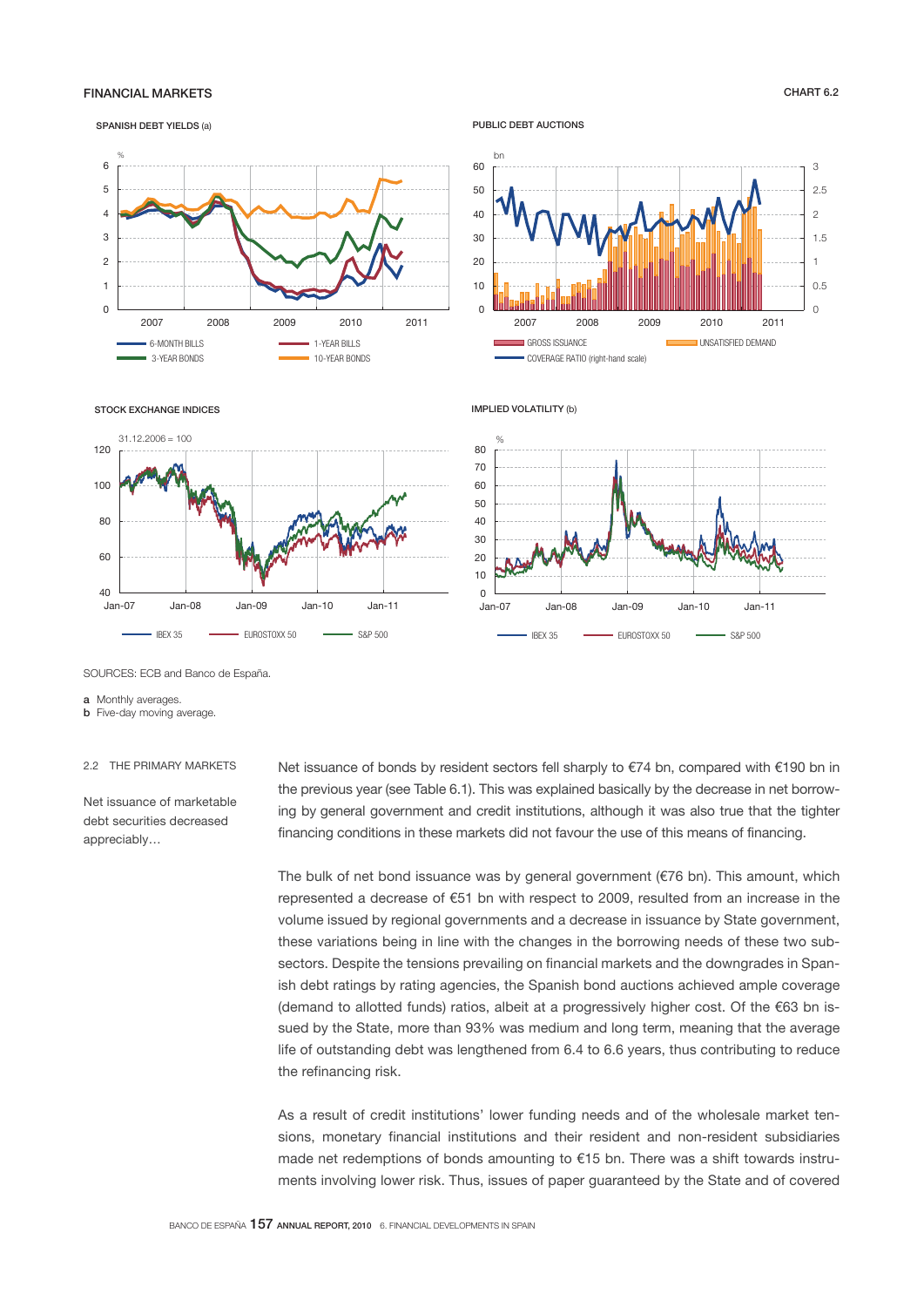# ISSUANCE AND PUBLIC OFFERINGS OF MARKETABLE SECURITIES TABLE 6.1

|                                                 | 2007   | 2008    | 2009   | 2010    |
|-------------------------------------------------|--------|---------|--------|---------|
| <b>NET ISSUANCE BY RESIDENTS</b>                | 268.3  | 145.9   | 199.7  | 89.5    |
| <b>FIXED INCOME</b>                             | 222.4  | 131.1   | 189.5  | 74.7    |
| Monetary financial institutions                 | 78.2   | $-26.9$ | 39.6   | 7.8     |
| Other financial intermediaries                  | 146.5  | 104.6   | 21.5   | $-10.9$ |
| Of which:                                       |        |         |        |         |
| Financial vehicle corporations                  | 106.9  | 95.0    | 14.9   | $-5.9$  |
| Subsidiaries of monetary financial institutions | 34.5   | 7.4     | $-8.8$ | $-12.2$ |
| Subsidiaries of non-financial corporations      | 4.5    | 3.0     | 14.5   | 7.4     |
| Non-financial corporations                      | 2.0    | 1.9     | 0.7    | 1.3     |
| Central government                              | $-4.7$ | 50.2    | 119.4  | 63.2    |
| Regional and local government                   | 0.4    | 1.4     | 8.4    | 13.2    |
| <b>EQUITIES</b>                                 | 46.0   | 14.8    | 10.2   | 14.8    |
| Monetary financial institutions                 | 12.0   | 10.0    | 3.0    | 6.6     |
| Other financial intermediaries                  | 3.5    | 1.4     | 0.4    | 0.1     |
| Non-financial corporations                      | 30.5   | 3.4     | 6.8    | 8.1     |
| PUBLIC OFFERINGS                                | 2.1    | 0.0     | 0.0    | 0.5     |
| MEMORANDUM ITEM:                                |        |         |        |         |
| Net issuance by foreign subsidiaries            | 9.5    | 12.9    | $-2.0$ | $-8.9$  |
| Financial institutions                          | 8.2    | 14.3    | $-3.4$ | $-10.6$ |
| Non-financial corporations                      | 1.3    | $-1.4$  | 1.4    | 1.7     |

SOURCE: Banco de España.

€bn

bonds amounted, in net terms, to €12 bn and €13 bn, respectively, while gross placements of other instruments were less than maturities. Against a background in which the securitisation market continues to be inactive and in which institutions hold an ample volume of collateral, the balance of the securities issued by financial vehicle corporations (assetbacked bonds) fell for the first time in many years. By contrast, net issuance by non-financial corporations turned positive again (€10 bn, including that by resident and non-resident subsidiaries). The higher net borrowing by firms of this type (basically large multinationals), whose business is highly diversified internationally, and the fact that these have been less affected by the financial turmoil explain the greater dynamism of this primary market segment compared with that of financial firms.

… but, by contrast, issuance of equity securities increased

Equity issuance by both credit institutions and non-financial corporations increased, amounting in total to €15 bn, up 45% on 2009. However, it should be noted that this growth was heavily influenced by two specific transactions (one in each sector).

2.3 SECONDARY MARKET ACTIVITY

Secondary market trading varied depending on the segment

Secondary market activity varied across segments (see Table 6.2). In public debt, the volume traded remained somewhat below €19,000 bn, combining an increase in spot transactions, which grew by nearly 90% despite momentary liquidity problems following the outbreaks of tension in May and November, and a decrease in repo and sell/buy-back transactions. The fall in the latter is partly associated with problems of investor confidence since, when tensions peaked, investors perceived a high risk in bilateral repo transactions with Spanish institutions, believing there was a high negative correlation between the risk of default by financial institutions and the value of the asset used as collateral in these transactions (Spanish Treasury debt). In the second half of the year some institutions begin to oper-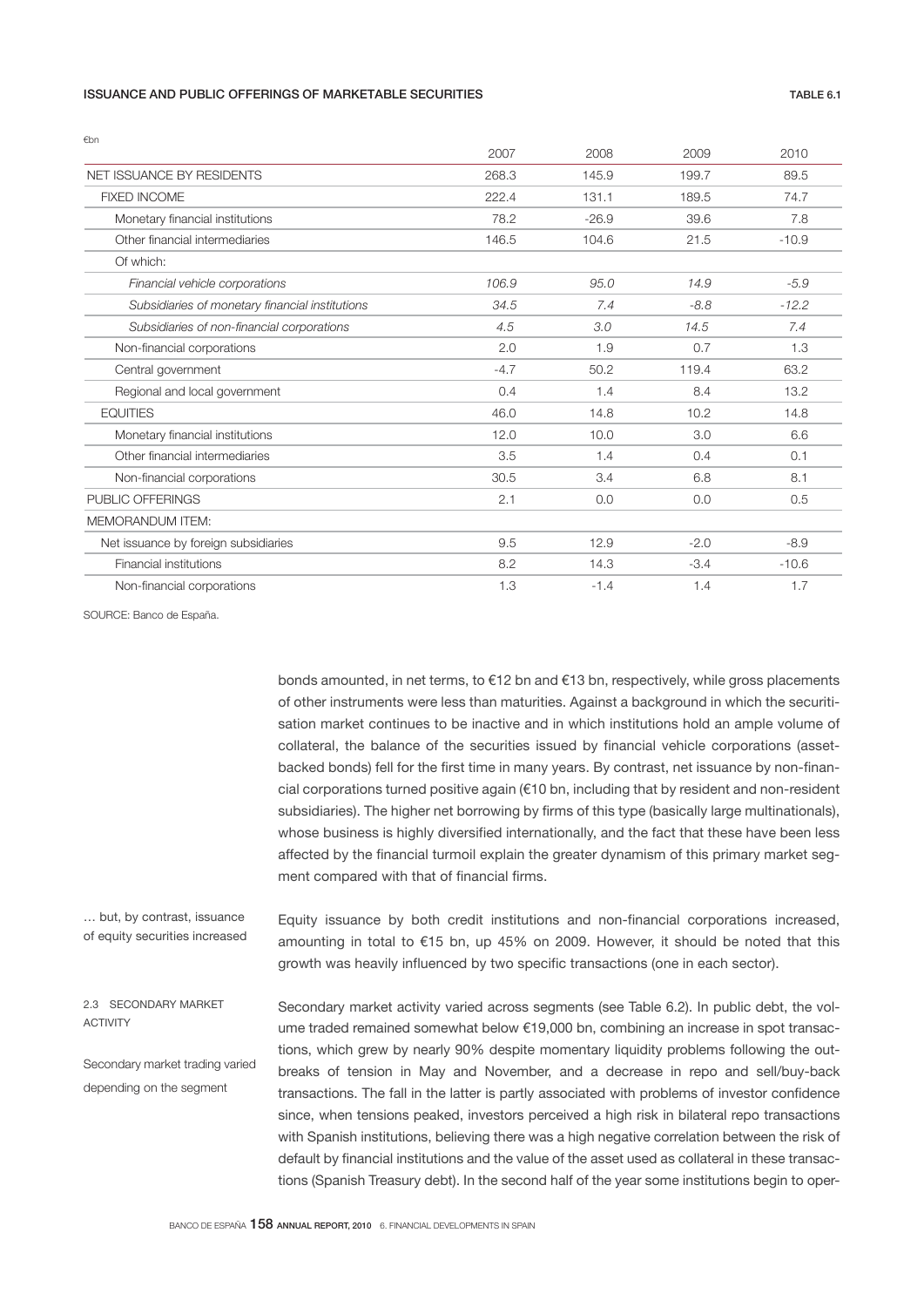# TURNOVER ON SECONDARY AND DERIVATIVES MARKETS TABLE 1 AND TABLE 6.2

|                                           | 2007   | 2008   | 2009   | 2010   |
|-------------------------------------------|--------|--------|--------|--------|
| PUBLIC-DEBT BOOK-ENTRY MARKET (a)         | 22,664 | 19,944 | 18,522 | 18,552 |
| Spot                                      | 3,177  | 2,202  | 2,470  | 4,635  |
| Repos and sell/buy-back agreements        | 19,193 | 17,477 | 15,903 | 13,761 |
| Forward                                   | 294    | 265    | 150    | 156    |
| AIAF FIXED-INCOME MARKET                  | 900    | 2,401  | 3,692  | 3,658  |
| Commercial paper                          | 482    | 577    | 529    | 383    |
| Covered bonds and asset-backed securities | 329    | 1,740  | 2,849  | 2,413  |
| Other                                     | 90     | 83     | 314    | 862    |
| STOCK EXCHANGE: FIXED INCOME              | 90     | 80     | 75     | 67     |
| STOCK EXCHANGE: EQUITIES                  | 1,670  | 1,245  | 898    | 1,038  |
| MEFF DERIVATIVES MARKETS                  | 1,451  | 1,073  | 710    | 1,263  |
| IBEX 35                                   | 1,384  | 989    | 622    | 1,158  |
| Equity derivatives                        | 68     | 84     | 88     | 105    |

SOURCES: Bolsas y Mercados Españoles, Federation of European Stock Exchanges and Banco de España.

a Only includes transactions in State securities.

€bn

ate in repo markets with central counterparties clearing houses, in which the supposed link is substantially diluted. In this way, trading was channelled partly through foreign trading platforms (such as BrokerTec or Eurex Repo), instead of through the Spanish debt market.

The volumes traded on the AIAF bond market remained around the levels of 2009. The decrease in spot transactions was offset by the increase in repo and sell/buy-back transactions. A major feature was the fall in covered bond and asset-backed bond transactions, which had grown notably in the previous two years. By contrast, the downward trend in equity market trading volumes since the outbreak of the financial crisis in 2007 was interrupted. The volumes of spot and derivatives transactions moved up above €1,000 bn and €1,200 bn, respectively. However, this increase also reflected, at least in part, the climb in average prices, which raised the unit value of transactions.

# 3 External investment in and financing of the Spanish economy

The financial tensions made it more difficult to raise funds abroad

Borrowing requirements were met through capital inflows channelled mainly in the form of instruments issued by general government and nonfinancial corporations…

The nation's net borrowing decreased again last year, falling, in 12-month cumulated terms, to a figure equivalent to 3.9% of GDP (compared with 5.1% at end-2009, as shown by Chart 6.3). The behaviour of financial flows vis-à-vis the rest of the world evidences the considerable difficulties that the Spanish economy has had in raising funds abroad as a result of the euro area sovereign debt crisis.

In line with the lower borrowing requirements and the greater difficulty in raising funds as a result of the sovereign debt crisis, the funds received from abroad decreased again in 2010, being limited to a figure equivalent to 0.6% of GDP, down from the 4.9% recorded in the previous year and well below the 23.7% reached in 2007 (see Table 6.3). Capital inflows were channelled mainly through instruments issued by non-financial corporations and general government, specifically loans from the rest of the world and shares, in the first case, and fixed income securities, in the second case. The funds raised by the latter instrument by general government amounted to 2% of GDP. By contrast, the volume of securities issued by financial institutions held by the rest of the world decreased (by 1.1% of GDP in the case of credit institutions, and by 2.4% of GDP for other financial institutions including fi-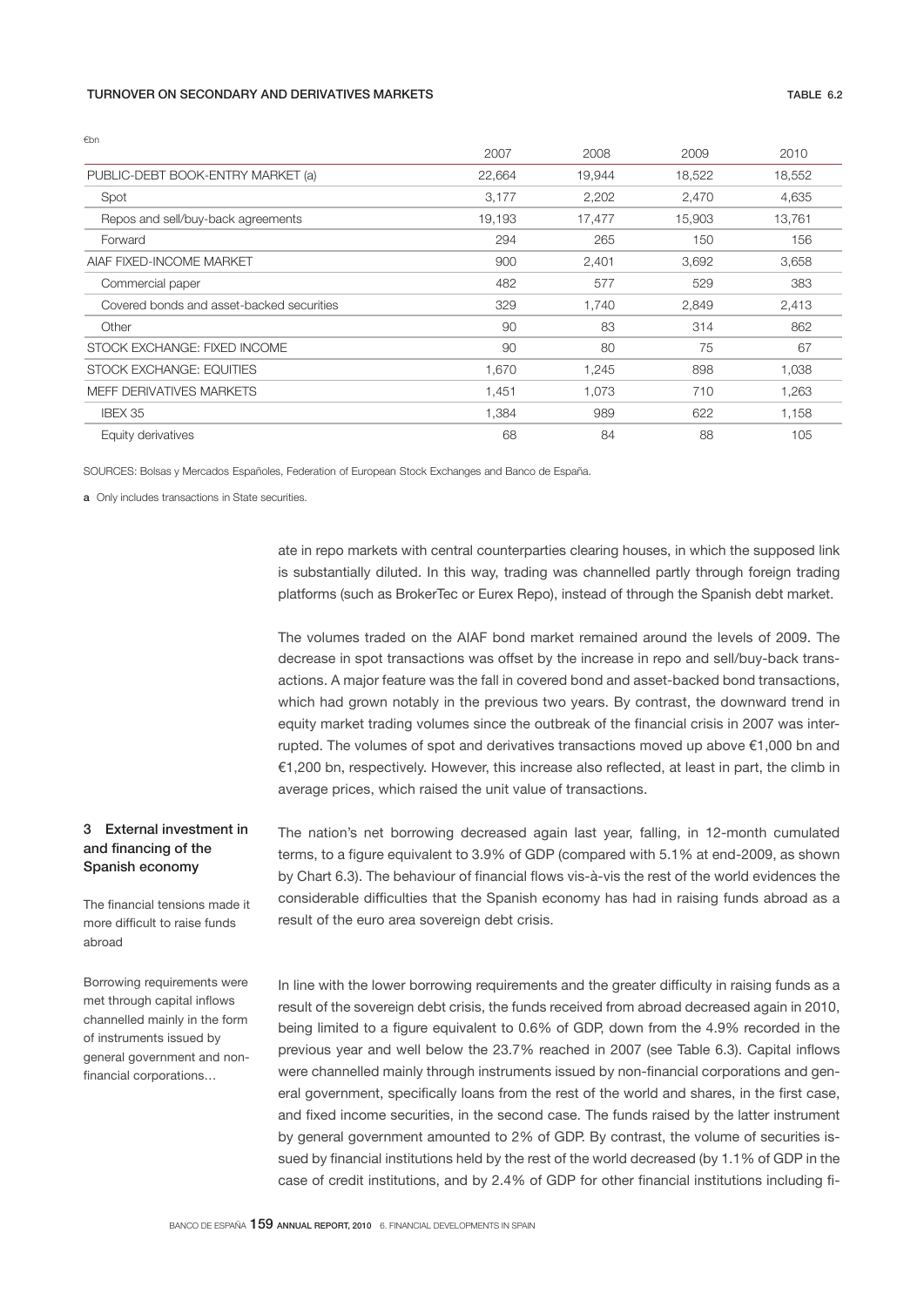#### NET FINANCIAL ASSETS VIS-À-VIS THE REST OF THE WORLD (Changes in and contributions of components)



SOURCE: Banco de España.

… and also through the reduction of external assets

held by residents

nancial vehicle corporations). There was also a slight decrease in the net debit position in the interbank market, along with an accompanying change in its composition. In particular, flows in the form of collateralised transactions increased considerably, being favoured by the trading in central counterparty clearing houses, and uncollateralised net transactions fell.

The nation's net borrowing was covered, lastly, by the reduction of external assets held by residents (3.3% of GDP). Noteworthy was the contraction in holdings of securities other than shares by an amount equivalent to 7% of GDP, in net terms, effected mainly by institutional investors and credit institutions. By contrast, there was an increase in acquisitions of shares and other equity securities (2.3% of GDP). In this line, the downward path followed over the past two years by Spanish foreign direct investment was interrupted and this item increased by 0.9 pp to 1.6% of GDP, an amount similar to that represented by the direct investment of non-residents in Spain, which also increased by nearly 1 pp.

Despite the net negative sign of the nation's financial transactions, the movements in prices (upwards in assets and downwards in liabilities) meant that the balance of the nation's net liabilities to the rest of the world decreased by nearly 4 pp to around 85% of GDP, according to the Financial Accounts of the Spanish Economy (see Chart 6.3). External assets amounted to 130% of GDP, while gross liabilities were 215% (165% relating to gross debt and 50% to equity). Sectoral analysis shows that financial institutions had the largest net debit position vis-à-vis the rest of the world, followed by general government (amounting in the first case to 52% of GDP and in the second to 25.4%). The net debit position of the non-financial private sector is close to 13% of GDP, down 4 pp on the previous year. The balance of the nation's net liabilities decreased slightly

# 4 Spanish financial intermediaries

4.1 CREDIT INSTITUTIONS<sup>2</sup>

The effects of the crisis in Spain and the tensions in financial markets set in motion a merger and restructuring process in financial institutions which particularly affected savings banks. The objectives of this process, furthered by the creation of the FROB in

<sup>2</sup> For more details of the situation of Spanish credit institutions, see the *Report on Banking Supervision in Spain* and the *Financial Stability Report* of the Banco de España, the specialised publications of the Banco de España which discuss these subjects in greatest depth.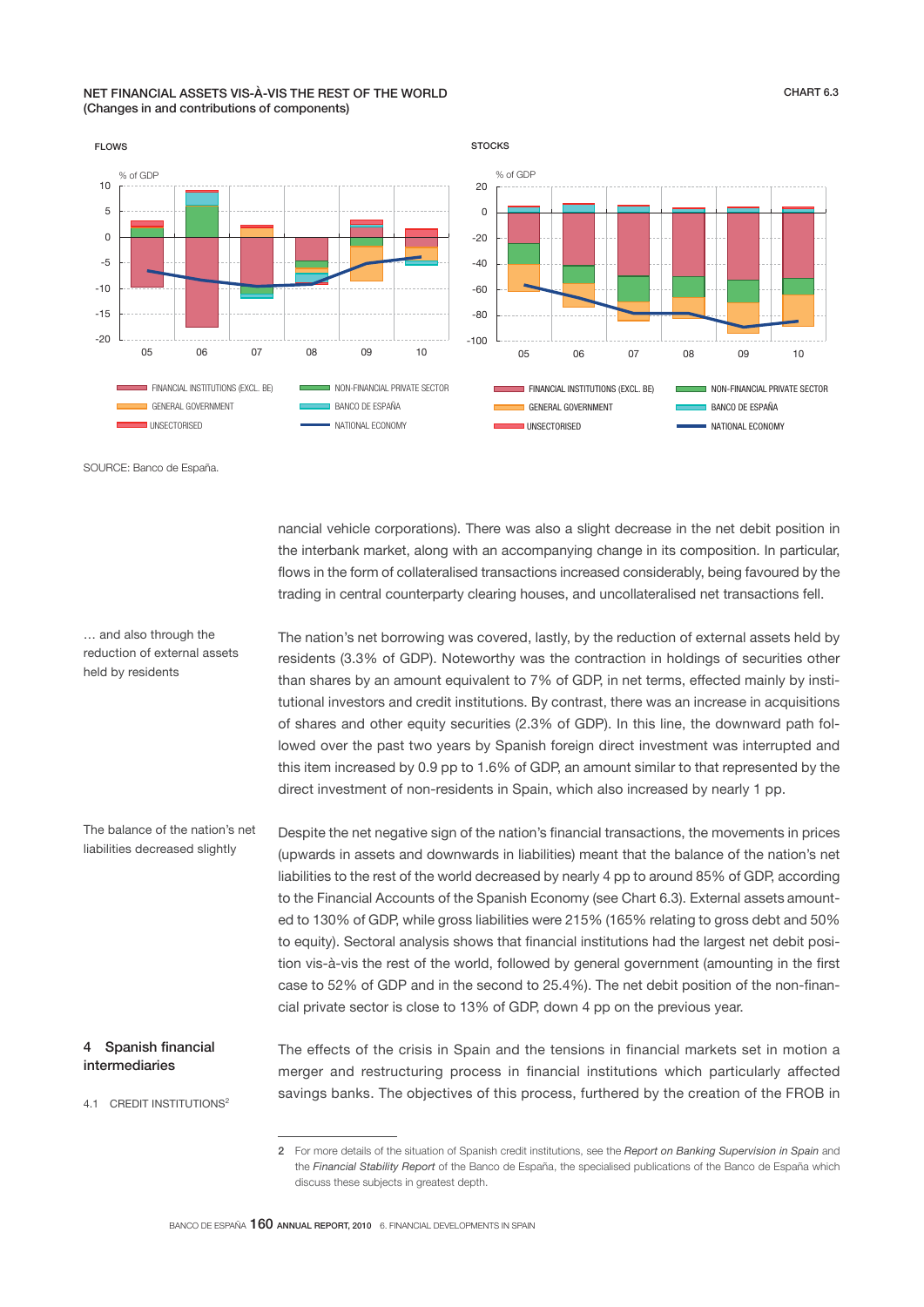# FINANCIAL TRANSACTIONS OF THE NATION Cumulative four-quarter data

% of GDP

|                                           | 2007   | 2008   | 2009   | 2010   |
|-------------------------------------------|--------|--------|--------|--------|
| NET FINANCIAL TRANSACTIONS                | $-9.6$ | $-9.2$ | $-5.1$ | $-3.9$ |
| FINANCIAL TRANSACTIONS (ASSETS)           | 14.1   | 0.7    | $-0.2$ | $-3.3$ |
| Gold and SDRs                             | 0.0    | 0.0    | 0.0    | 0.0    |
| Cash and deposits                         | 1.4    | $-1.3$ | $-3.2$ | $-1.4$ |
| Of which:                                 |        |        |        |        |
| Interbank, credit institutions (a)        | 4.2    | $-0.5$ | $-1.7$ | $-1.3$ |
| Securities other than shares              | 1.6    | 1.3    | 0.0    | $-6.9$ |
| Of which:                                 |        |        |        |        |
| Credit institutions                       | 1.8    | 1.5    | 1.2    | $-3.0$ |
| Institutional investors                   | 0.0    | $-1.3$ | $-0.5$ | $-3.3$ |
| Shares and other equity                   | 8.8    | 1.7    | 1.6    | 2.4    |
| Of which:                                 |        |        |        |        |
| Non-financial corporations                | 6.6    | 3.0    | 0.1    | 2.4    |
| Institutional investors                   | $-1.1$ | $-1.6$ | 0.3    | 0.8    |
| Loans                                     | 1.2    | 0.8    | 0.2    | 0.4    |
| FINANCIAL TRANSACTIONS (LIABILITIES)      | 23.7   | 9.9    | 4.9    | 0.6    |
| Deposits                                  | 6.7    | 8.0    | $-0.5$ | $-0.5$ |
| Of which:                                 |        |        |        |        |
| Interbank, credit institutions (a)        | 6.7    | 6.2    | 0.7    | $-7.3$ |
| Repos, credit institutions (b)            | 0.1    | 0.2    | 0.1    | 5.7    |
| Interbank, BE (intra-system position)     | $-0.3$ | 1.9    | $-0.8$ | 0.2    |
| Securities other than shares              | 8.1    | $-2.7$ | 3.8    | $-1.5$ |
| Of which:                                 |        |        |        |        |
| General government                        | $-1.3$ | 1.1    | 5.4    | 2.0    |
| Credit institutions                       | 3.6    | $-1.9$ | 1.1    | $-1.1$ |
| Other non-monetary financial institutions | 5.8    | $-1.9$ | $-2.6$ | $-2.4$ |
| Shares and other equity                   | 4.6    | 3.2    | 1.1    | 0.8    |
| Of which:                                 |        |        |        |        |
| Non-financial corporations                | 4.7    | 2.4    | 0.3    | 1.1    |
| Loans                                     | 3.1    | 2.9    | 0.3    | 1.2    |
| Other, net (c)                            | 0.2    | 0.2    | $-1.1$ | $-1.7$ |
| <b>MEMORANDUM ITEMS:</b>                  |        |        |        |        |
| Spanish direct investment abroad          | 9.5    | 4.7    | 0.7    | 1.6    |
| Foreign direct investment in Spain        | 4.5    | 4.8    | 0.6    | 1.5    |

SOURCE: Banco de España.

**a** Excluding repos.

**b** Including transactions with central counterparty clearing houses.

c Includes, along with other items, the asset-side caption showing insurance technical reserves and the net flow of trade credit.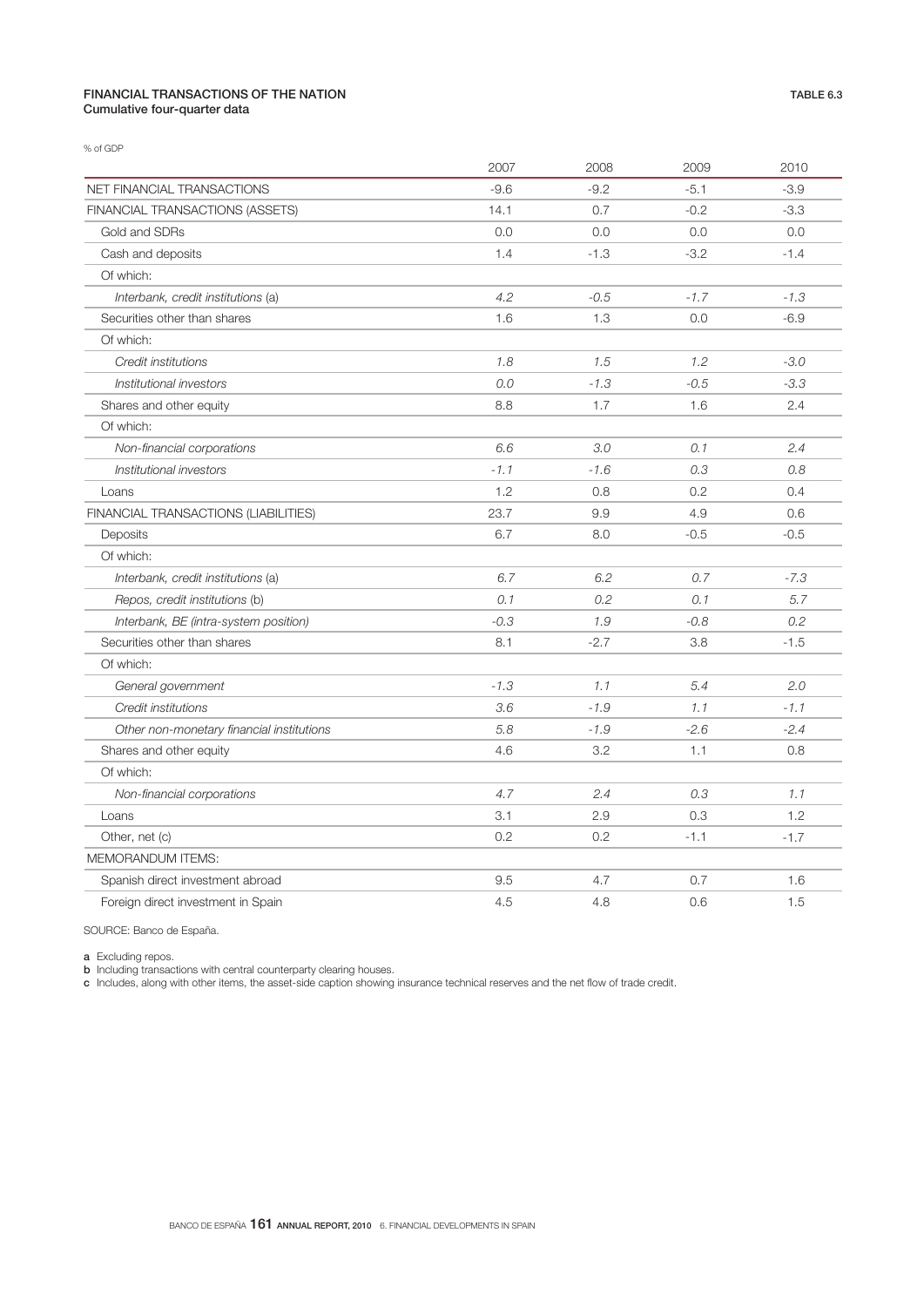2010 saw a significant concentration in Spanish savings banks

2009, are various. First, after a period of vigorous growth in banking activity, the system as a whole had reached a size which, although commensurate with the relative weight reached in other developed economies, was excessive in a scenario characterised by a moderating trend in the growth rate of financial activity and by the need for deleveraging of a significant portion of Spanish households and firms. The concentration of financial institutions also aims to achieve synergies and economies of scale to make for more efficient financial intermediation. A larger size of the resulting groups should make it easier to achieve additional increases in efficiency and to access the capital markets. Along these same lines, the exercise of savings bank financial activity by limited liability companies licensed as banks broadens the range of instruments accessible to the latter, enabling them to issue ordinary shares. Finally, the process under way contributes to strengthening the solvency of the sub-sector and to improving its management capacity, since some of the more vulnerable institutions are now being absorbed by others in a stronger position.

Although the process of concentration is not limited only to savings banks, most of the concentration transactions are taking place in this sub-sector. This is basically because of the more pronounced imbalances accumulated in the phase preceding the crisis: faster balance sheet growth and excess capacity, greater need to raise funds through the issuance of securities on wholesale markets instead of traditional instruments and a higher exposure to the real estate development sector. Nor should it be overlooked that these institutions were characterised by a singular corporate structure which hindered the issuance of high-quality capital instruments (voting shares) in a crisis situation, when the volume of internally generated funds decreases considerably. Recent events have also demonstrated the need for substantial improvements in the governance of these institutions.

The process has been supported only partially by government aid and accompanied by the recapitalisation of institutions As shown in the top left panel of Chart 6.4, the processes of concentration under way have involved most of the savings bank sector, although not all savings banks have made use of government funds. In terms of the credit system as a whole, the savings banks involved in mergers with assistance from the FROB represent somewhat more than 20% of total assets, while those that have undertaken processes of this type without the use of government funds represent 11% of the total.

In this process up to December 2010, the FROB had committed a total of €11,559 million (see top right panel of Chart 6.4). On 10 March 2011, the Banco de España made public the additional amounts to be raised by the various Spanish credit institutions to comply with the new capital requirements approved at the beginning of 2011 on the basis of their situation at 31 December 2010. In all, they amount to a €15,152 million, of which €14,077 million related to savings banks. Subsequently, the initial project of the Banco Base institutional protection scheme (IPS), for which assistance of €1,493 million had been earmarked (this amount was included in the aforementioned €11,559 million), was aborted and the two institutions or groups resulting from that rupture designed their recapitalisation strategies to meet the new needs derived from the provisions of Royal Decree-Law 2/2011. This entailed some changes with respect to the situation in March. In any event, the amount of the sector's recapitalisation needs finally covered by the FROB will depend on the private funds raised by institutions and on their possible strategic decisions on asset sales or concentration transactions. However, in any event, the final outcome will be that Spanish intermediaries will find themselves, in September of this year (or March 2012 at the latest) with a minimum core capital<sup>3</sup> ratio of 8% or 10%, depending on the characteristics of the institution.

<sup>3</sup> Defined in Royal Decree-Law 2/2011 of 4 March 2011. For more details, see Box 1.2 of this Annual Report.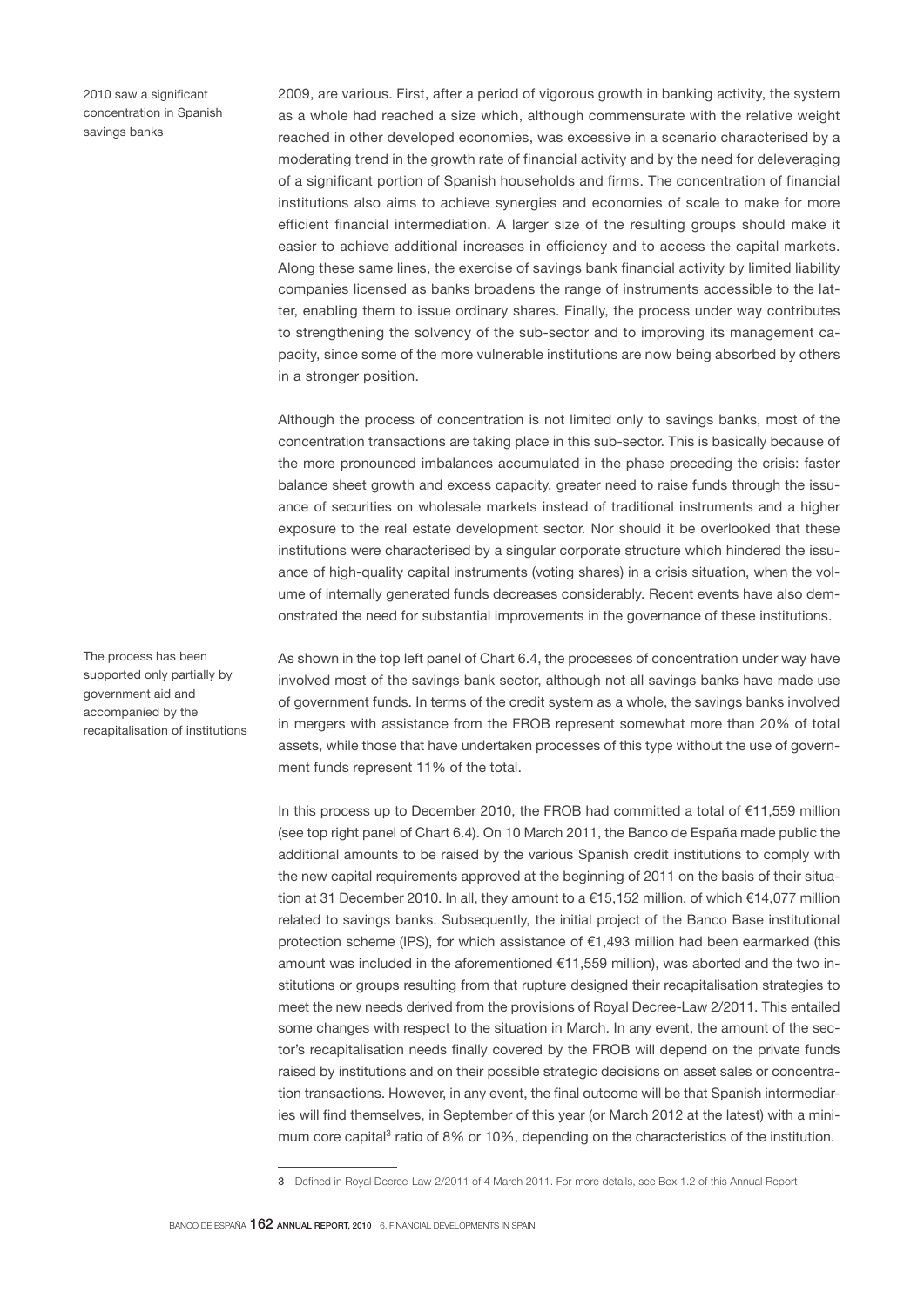# FINANCIAL SYSTEM RESTRUCTURING CHART 6.4

#### FINANCIAL INSTITUTIONS' ASSETS (a)



#### ASSETS PER INSTITUTION AT DECEMBER 2008. SAVINGS BANKS (c)

GOVERNMENT ASSISTANCE AND CAPITAL NEEDS



ASSETS PER INSTITUTION AT DECEMBER 2010. SAVINGS BANKS (c)



SOURCE: Banco de España.

a Data drawn from consolidated balance sheets as at 31.12.2010. Situation at the beginning of May 2011.

b Estimated amounts, based on data at 31.12.2010, required to comply with Royal Decree-Law, according to the BE publication of 10 March 2011.

c Consolidated data. Those relating to December 2010 take into account the group structure at the beginning of May 2011.

All this has brought a substantial change in the structure of the savings bank sector

Although the process is still under way, the changes in 2010 entailed a significant transformation of the Spanish savings bank sector. In terms of the size of institutions and of their degree of concentration (see the bottom panels of Chart 6.4), it brought an increase in average size from €28 bn at end-2008 to €70 bn two years later. The number of savings banks decreased from 45 to 18 savings bank institutions or groups.

Institutionally, the process took the form of both mergers (seven operations) and the formation of IPSs (five operations). The latter necessarily involve the formation of a commercial bank which acts as the central institution of the IPS, carrying out its financial activity and to which the bulk of the group's assets have been or will shortly be transferred. In this way, practically all financial activity is transferred to institutions which are limited liability companies, thereby altering the previous corporate structure. This movement was strengthened by the reform of the savings bank law and by the capital reinforcement requirements laid down by Royal Decree-Law 2/2011.

The savings bank law reform included in Royal Decree-Law 11/2010 of 9 July 2010 made it possible for all savings banks to indirectly exercise their financial activity through a commercial bank. Subsequently, Royal Decree-Law 2/2011 accentuated this trend by encouraging the entry of private investors in the capital of institutions. The intention here is to foster more professional management, increase the role of market discipline and, at the same time, make it easier to raise additional top-quality capital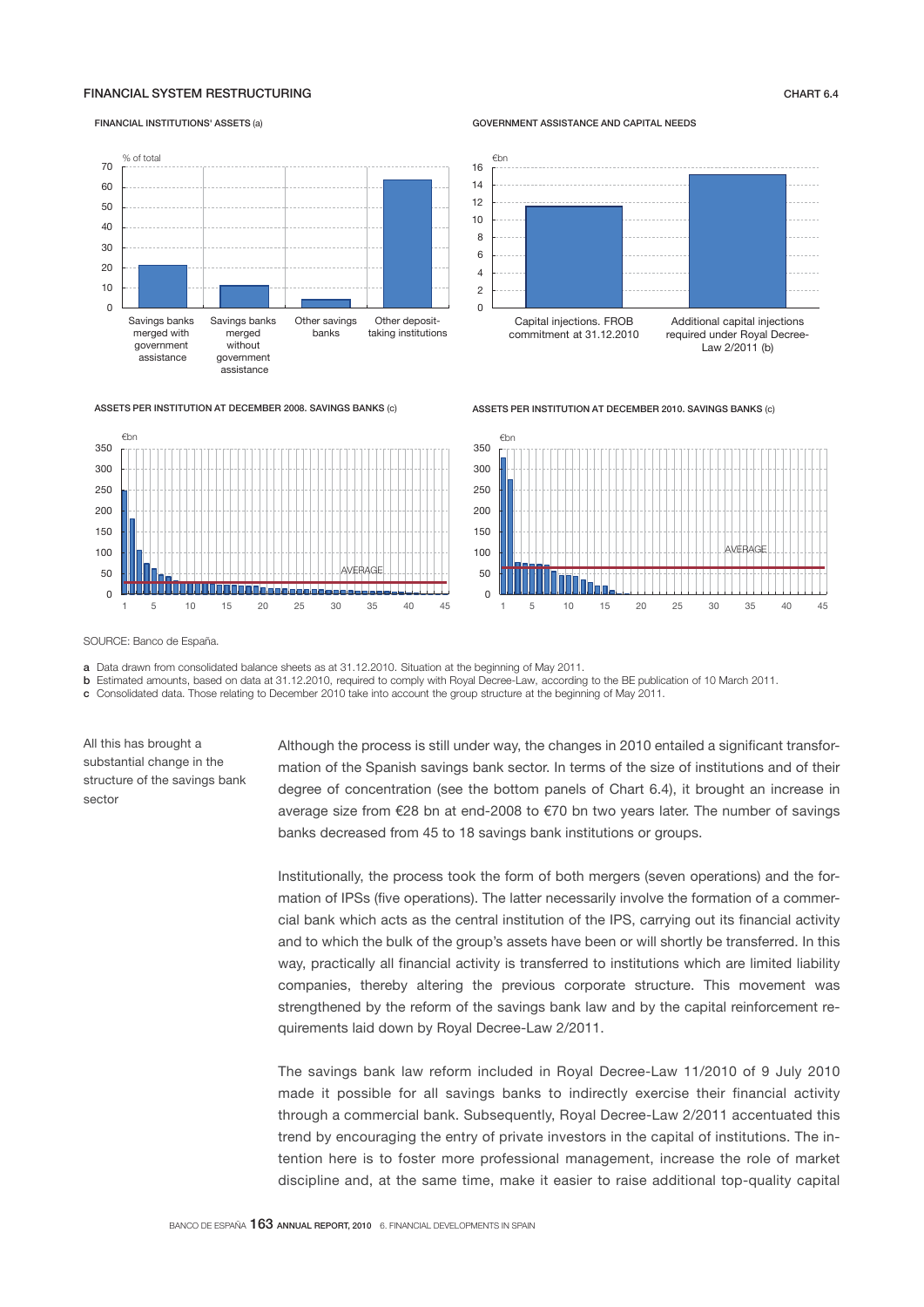where necessary. The Royal Decree-Law also increases the minimum level of core capital (10%, as against 8%) for those institutions that have not distributed to third parties equity securities representing 20% or more of their capital and raise a significant portion of their funds in the wholesale financial markets. Compliance with the first part of these requirements requires the existence of an institution legally organised as a limited liability company which can issue these securities, leaving to one side the possibility of issuing non-voting equity units ("cuotas participativas") of savings banks. In addition, it is made compulsory to choose the option of indirect exercise of financial activity in order to be eligible for the new assistance from the FROB, which in all cases will take the form of acquisition of ordinary shares of the group. These acquisitions will necessarily be temporary and the related securities will be resold to private investors and within a maximum of five years, whereupon the final result will be the same.

On 14 April of this year the Banco de España approved the various strategies which the institutions involved had drawn up to meet the new capital requirements. Two weeks later, on 28 April and within the legally stipulated time period, those savings banks or groups of savings banks which have chosen the FROB as the primary source of capital funding to meet these new requirements submitted their plans.

Against this background, the consolidated total assets of Spanish institutions as a whole increased slightly as a result of the growth of business abroad, since that in Spain remained practically stagnant, for the second year running (see Table 6.4).<sup>4</sup> Moreover, in December the number of branches and staff in Spain had decreased by 6% and 5%, respectively, from their peaks in 2008, and the institutions involved in merger processes with FROB support recorded the provisions needed to cover the cost of the agreed headcount and branch network reductions over the next few years. Total assets in Spain remained stagnant and the number of branches and staff decreased

The credit granted to the resident private sector also shrank slightly. According to the bank lending survey, this seems to be due to sluggish demand and shrinking supply. Demand remained basically stagnant in the case of non-financial corporations, fluctuated throughout the year with no clear trend in respect of household residential mortgages and performed somewhat more negatively in consumer credit and other lending to households. The credit standards for the approval of new loans continued to be strict and generally tightened slightly in 2010 Q2, mainly as a result of wholesale financial market tensions, although subsequently they remained steady. In the early months of 2011 they tightened further in the household credit segment. There was a decrease in the volume of credit granted

The interest rates applied in new loans to households and non-financial corporations remained low. However, from the beginning of this year institutions have begun to pass through more actively the higher cost of their liabilities to their lending rates. This has resulted in a rise of between 55 basis points (bp) and 115 bp in the cost of bank financing to households and firms between June 2010 and March 2011. … and the cost rose moderately

The difficulty in raising funds on the wholesale markets and their higher cost meant that the institutions temporarily had to resort more to the Eurosystem in spring and summer. Subsequently, such recourse to the Eurosystem decreased to account for only 1.4% of the consolidated total balance sheet at December 2010 (against 2% a year earlier) and have continued to decrease during this year. Their place has basically been taken by funds from ...partly influenced by the financial market tensions

<sup>4</sup> Owing to the restructuring carried out in the last few days of the year, the figures for 2010 had to be adjusted to make them comparable with those for 2009. This comparison must therefore be interpreted with caution.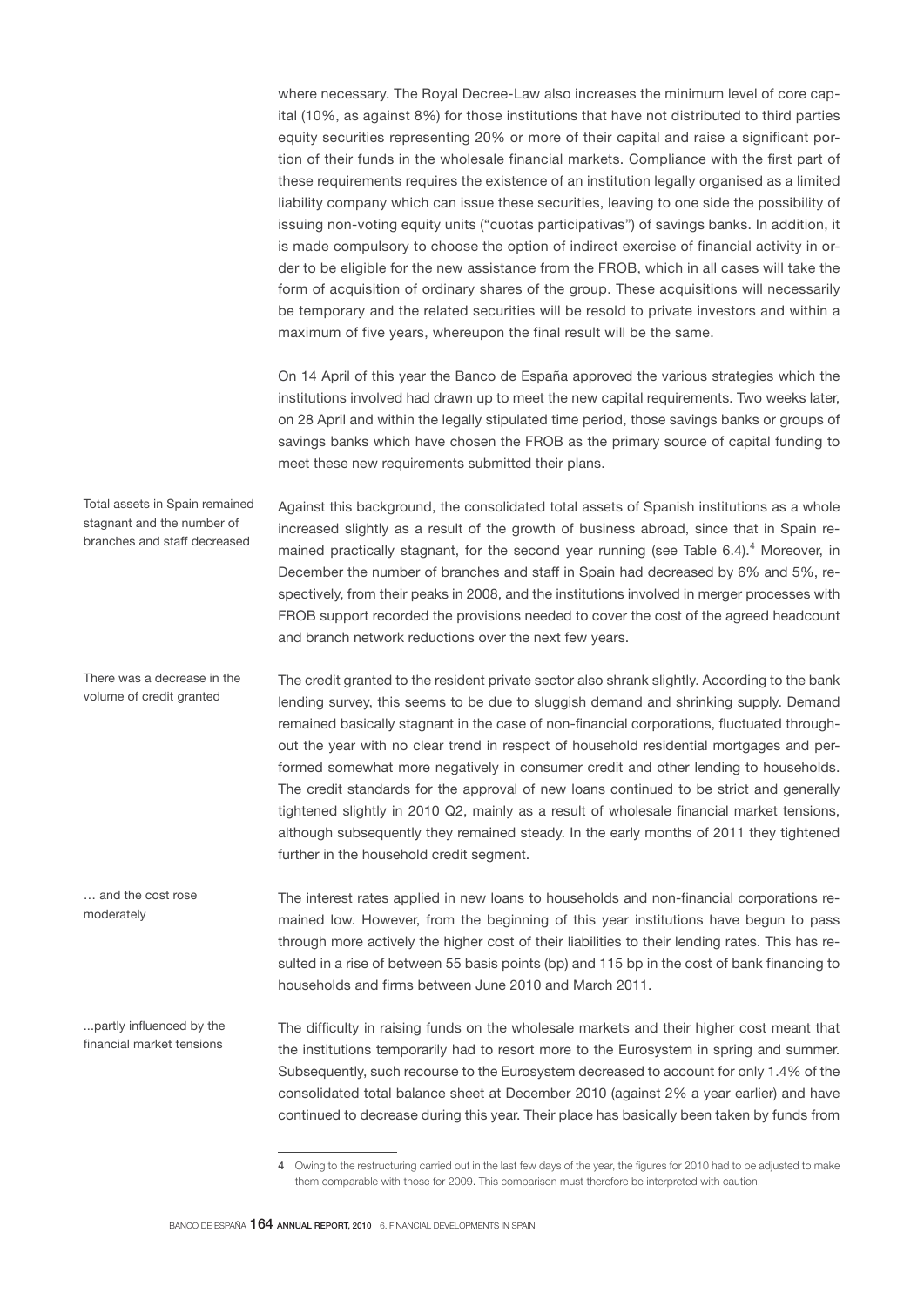## CREDIT INSTITUTIONS BALANCE SHEET AND INCOME STATEMENT (a)

|                                                        | CONSOLIDATED |         | <b>INDIVIDUAL</b>    |         |         |                |
|--------------------------------------------------------|--------------|---------|----------------------|---------|---------|----------------|
|                                                        | Dec-09       | Dec-10  | $Y$ -o-y rate $(\%)$ | Dec-09  | Dec-10  | Y-o-y rate (%) |
| MAIN BALANCE SHEET ITEMS (% of TA)                     |              |         |                      |         |         |                |
| TOTAL ASSETS (€bn)                                     | 3,739.9      | 3,816.5 | 2.0                  | 3,142.4 | 3,122.0 | $-0.6$         |
| Credit                                                 | 64.1         | 63.4    | 0.8                  | 61.5    | 61.2    | $-1.2$         |
| Of which: resident private sector in Spain             |              |         |                      | 56.1    | 55.4    | $-1.8$         |
| Debt securities                                        | 13.5         | 12.8    | $-3.4$               | 13.2    | 12.7    | $-4.6$         |
| Other assets                                           | 22.4         | 23.8    | 8.8                  | 25.3    | 26.1    | 2.6            |
| <b>LIABILITIES</b>                                     |              |         |                      |         |         |                |
| Banco de España and other central banks                | 3.3          | 2.5     | $-23.2$              | 3.6     | 2.4     | $-33.7$        |
| Interbank deposits (b)                                 | 14.2         | 15.6    | 12.0                 | 17.6    | 19.6    | 10.5           |
| Customer deposits (c)                                  | 49.6         | 50.6    | 4.1                  | 50.5    | 49.9    | $-1.7$         |
| Of which: households and non-fin.corps. res. in Spain  |              |         |                      | 29.3    | 30.4    | 3.1            |
| Marketable securities                                  | 17.0         | 14.6    | $-12.2$              | 12.5    | 11.4    | $-9.6$         |
| Other liabilities                                      | 9.8          | 10.9    | 13.2                 | 9.8     | 11.0    | 12.1           |
| Equity                                                 | 6.1          | 5.8     | $-2.4$               | 6.0     | 5.6     | $-6.9$         |
| INCOME STATEMENT (% of ATA)                            |              |         |                      |         |         |                |
| (+) Interest income                                    | 4.10         | 3.35    | $-15.7$              | 3.42    | 2.54    | $-25.0$        |
| (-) Interest expense                                   | 2.12         | 1.57    | $-23.7$              | 1.97    | 1.39    | $-28.8$        |
| Net interest income                                    | 1.98         | 1.78    | $-7.1$               | 1.45    | 1.15    | $-19.9$        |
| Gross margin                                           | 3.01         | 2.78    | $-5.1$               | 2.26    | 2.10    | $-6.3$         |
| (-) Operating expenses                                 | 1.30         | 1.32    | 4.1                  | 0.98    | 0.97    | 0.0            |
| (-) Write-downs of and provisions for financial assets | 1.05         | 0.85    | $-14.9$              | 0.77    | 0.72    | $-4.3$         |
| Operating profit                                       | 0.67         | 0.61    | $-7.6$               | 0.53    | 0.42    | $-21.1$        |
| After-tax profit                                       | 0.54         | 0.47    | $-10.0$              | 0.42    | 0.32    | $-23.7$        |
| RATIOS (%)                                             |              |         |                      |         |         |                |
| Solvency                                               | 12.2         | 11.9    |                      |         |         |                |
| Doubtful assets/TA                                     | 3.1          | 3.5     |                      | 3.1     | 3.5     |                |
| Foreign operations/TA                                  | 23.3         | 26.3    |                      |         |         |                |
| Efficiency (OE/GI)                                     | 43.1         | 47.2    |                      | 43.2    | 45.1    |                |
| ROE (d)                                                | 9.3          | 7.5     |                      | 7.1     | 5.7     |                |

SOURCE: Banco de España.

a Owing to the restructuring processes carried out in the closing days of the year, the 2010 figures have had to be adjusted to make them comparable with those of 2009. This comparison therefore had to be regarded with some caution.

**b** Including money market transactions with central counterparties.

c Including liabilities to securitisation financial vehicle corporations.

d Although stated at both consolidated and individual level, it should be noted that this item is more representative in the former case, since the individual figure does not include all group operations.

> repo transactions carried out through foreign central counterparties. The net funds raised in this way amounted to around €60 bn at end-2010, against a value of practically zero at the beginning of that year. Nevertheless, the market tensions also prompted fiercer competition for deposits from the public, the cost of which increased significantly (54 bp between December 2009 and March 2011, in time deposits).

Credit institutions also recorded significant write-downs. Thus, while the growth rate of doubtful assets moderated (from year-on-year growth of 48% in 2009 to 15% in 2010), provisions continued to increase at a rate of more than 25%. In 2010 additional provisions were charged to cover losses on foreclosed real estate and other commitments relating to Cumulative provisions and write-downs are high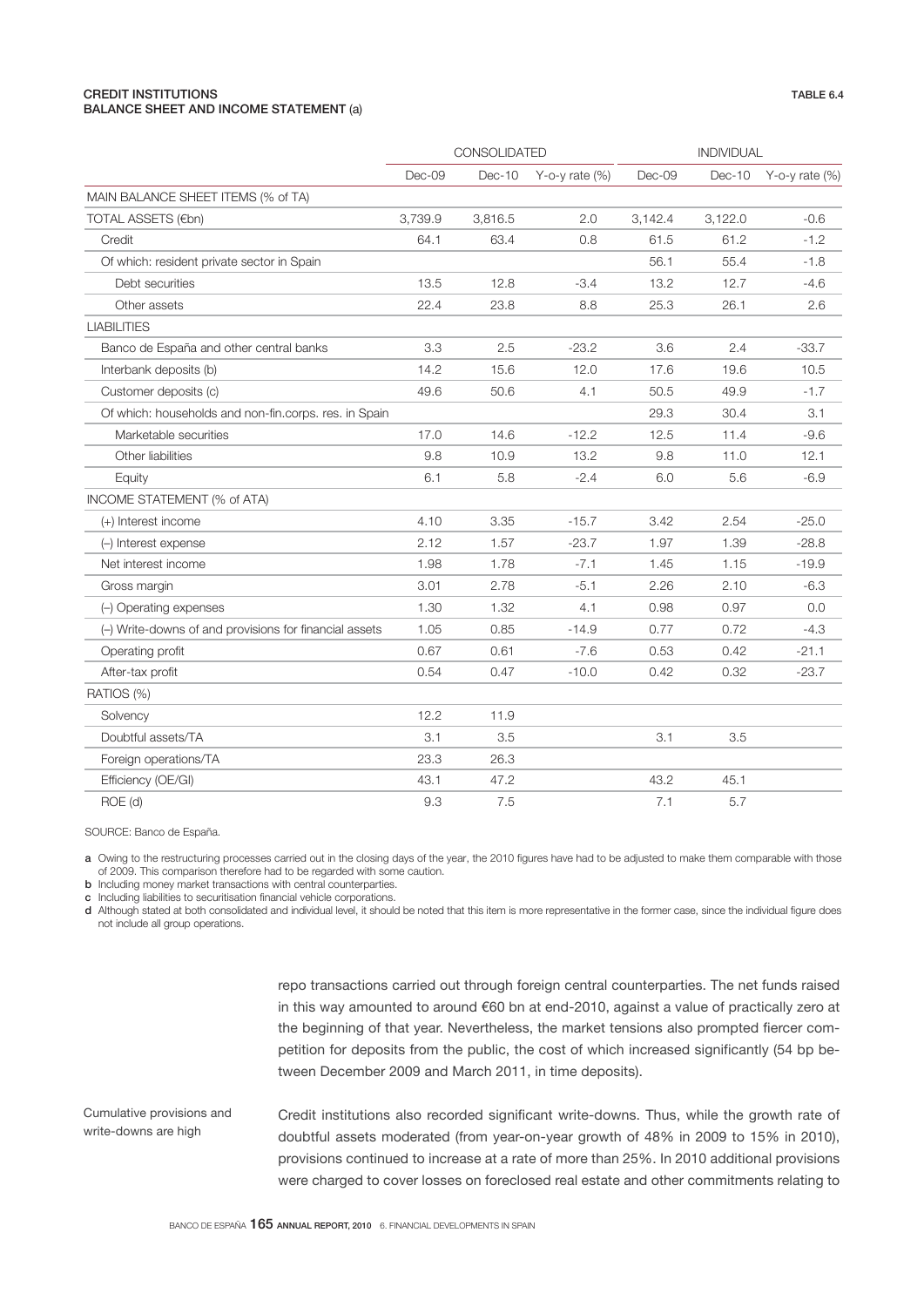planned staff reductions. In all, from January 2008 the sector has recognised and borne €96 bn of losses on its assets, representing approximately 5% of total credit to the private sector at December 2007 and 9% of GDP.

Write-downs and the contraction of net interest income resulted in a fresh decline in profits in 2010

The new capital requirements and the increased transparency should help to normalise access to market funding, although significant challenges persist

Provisioning charges, along with the contraction in net interest income, resulted in a further decrease in net profits, which, however, remained positive (see Table 6.4).

Despite the lower profits earned, Spanish credit institutions continued to increase their top-quality capital (core capital) until it accounted for 9.5% of total risk-weighted assets at end-2010 (including contributions from the FROB). At the same time, the overall solvency ratio decreased slightly from 12.2% in December 2009 to 11.9% twelve months later. During 2011, as a result of the new requirements approved by the government in February, the less well capitalised institutions are making additional advances in this respect.

In any event, institutions still face significant challenges relating to the still-fragile economic situation of some of their borrowers, the higher cost of their funding sources and their exposure to the real estate sector, so they will have to continue making efforts to strengthen their financial position and reduce their cost structure.

4.2 INSTITUTIONAL INVESTORS

The competition from bank deposits and the high perception of risk by savers continued to affect the sector negatively

The activity of institutional investors continued to be affected by the competition for funds in the form of bank deposits and by the still high perception of risk by savers. This led, yet another year, to a decline in the net assets of collective investment companies and funds and to a modest increase in the case of insurance companies and pension funds (see Chart 6.5).

Holders of investment funds made net redemptions during the year, these withdrawals being most notable in those institutions with a more conservative investment policy (money market funds and short-term bond funds), which are the ones that compete most directly with credit institutions. Meanwhile, the renewed financial market tensions led to lower yields than in the previous year, practically across the board. Against this background, management entities continued to market mainly instruments of the conservative nature. The high debt issuance by Spanish general government and the greater preference for instruments issued by residents favoured a further increase in the holdings of securities of this type, while external assets decreased.

Investment by private equity institutions showed a notable recovery in comparison with the previous year, albeit based mainly on the activity of foreign operators. By contrast, the funds raised by Spanish private equity institutions decreased slightly with respect to 2009, as did those raised by real estate funds and hedge funds.

The process of savings bank concentration may affect the structure of the sector in the coming quarters, given the significant weight of savings bank subsidiaries in collective investment.

5 The financial flows and balance sheet position of the non-financial sector

5.1 HOUSEHOLDS

Following its significant deceleration between mid-2006 and end-2009, household debt remained practically flat in 2010 as a result of a slight increase in that incurred for real estate purchases and a moderate decrease in consumer credit and other lending. Since the beginning of the current year, it has contracted slightly as a result of a decrease in both these components.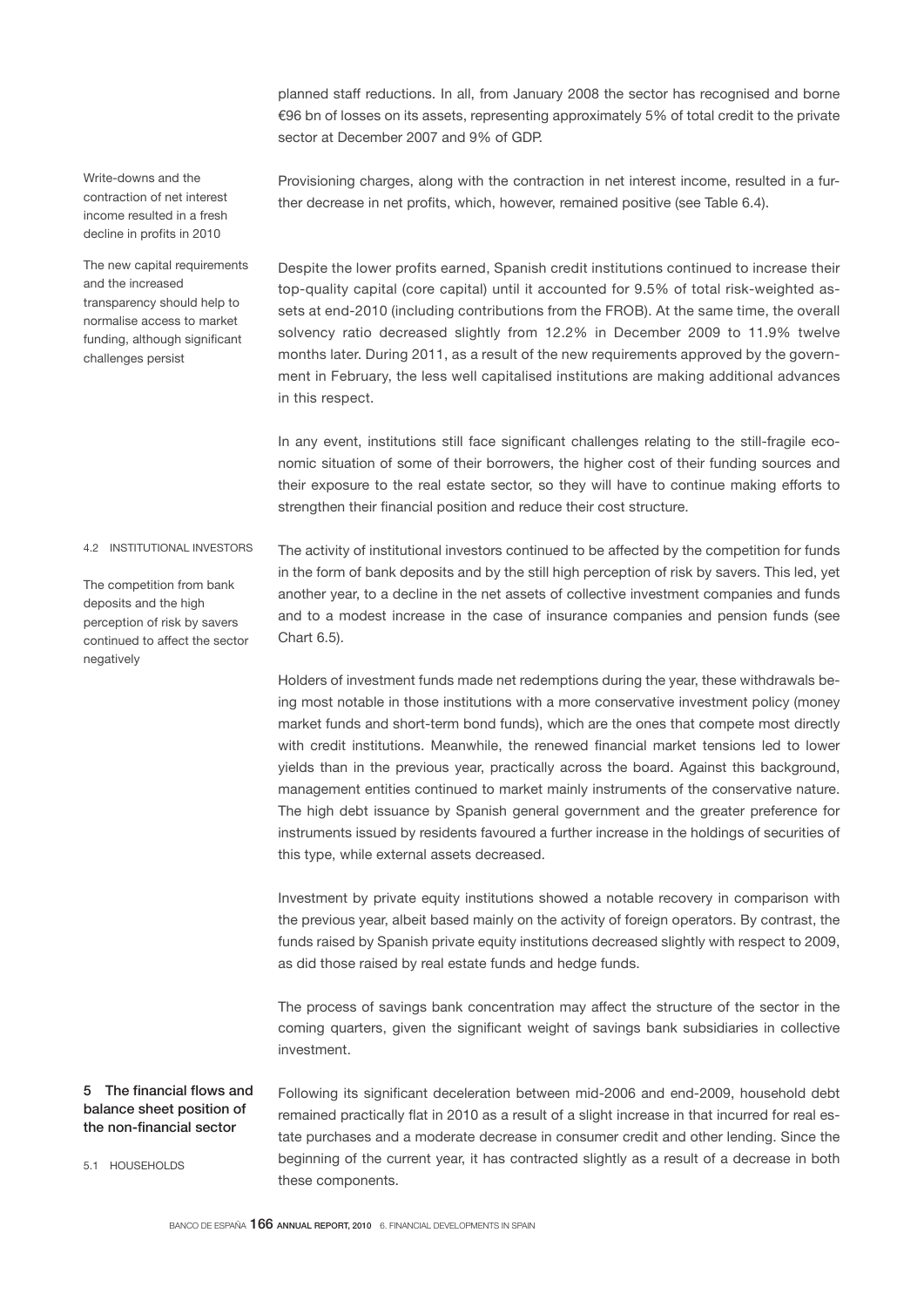### INSTITUTIONAL INVESTORS CHART 6.5

#### FUNDS RAISED BY OTHER FINANCIAL INTERMEDIARIES (a)







COLLECTIVE INVESTMENT INSTITUTIONS: FINANCIAL ASSETS



INSURANCE COMPANIES AND PENSION FUNDS: FINANCIAL ASSETS



SOURCES: Comisión Nacional del Mercado de Valores, Banco de España and Dirección General de Seguros y Fondos de Pensiones.

a Shares and other equity in CIIs and reserves of insuranece companies and pension funds. In the case of credit institutions, deposits and repos of households and non-financial corporations.

**b** Includes cash, deposits and repos.

Household debt remained practically stagnant but the scan dynamism of income prevented the debt ratio from decreasing, while wealth and the debt burden continued to fall

Despite the scat momentum of household debt, the debt ratio of the sector remained steady due to the stagnation of income and to the high relative weight of debt for house purchases and the long mortgage loan maturities, which also influence the dynamics of household deleveraging (see Box 6.2). This indicator thus continues at high levels (at end-2010 it was around 125% of GDI, some 5 pp below the peak at mid-2008; see Chart 1 of Box 6.2). Meanwhile, net wealth continued to fall, basically as a result of the declining value of the real estate component, and, to a lesser extent, of the financial component. The debt burden also decreased again because of the fall in the average cost of financing (see Chart 6.6). However, this indicator captures movements in interbank interest rates with a certain lag, so foreseeably the rise in these rates since mid-2010 will gradually pass through to debt service in the next few quarters.

The doubtful loans ratio decreased

The lower debt burden contributed to a slight fall in the doubtful asset ratios of the sector in 2010 (in the previous three years they had trended upwards), both for house purchase loans and for consumer credit and other lending (down by 0.4 pp in both cases to stand at 2.4% and 6.6%, respectively).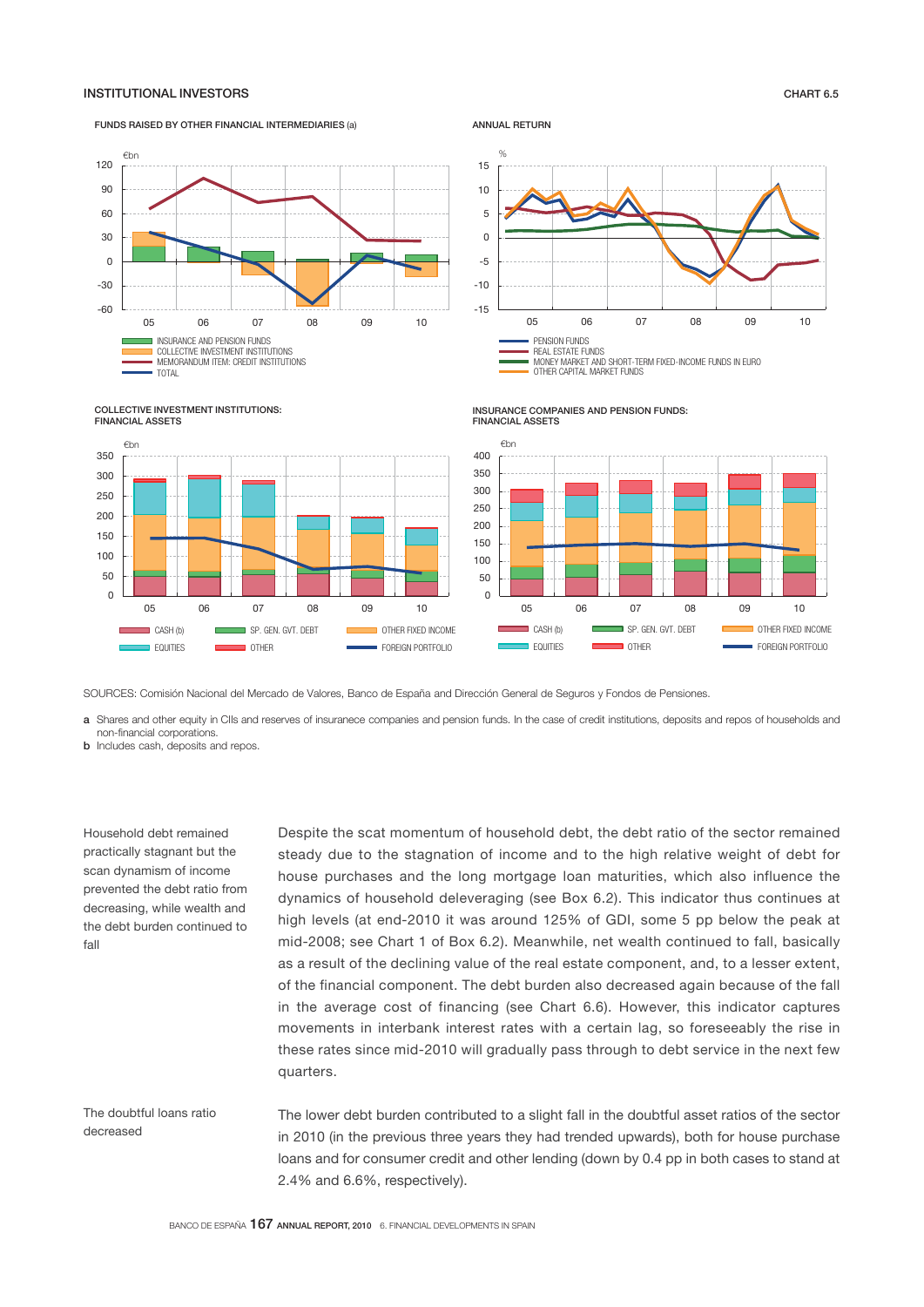## INDICATORS OF THE FINANCIAL POSITION OF HOUSEHOLDS AND NPISHs CHART 6.6



SOURCES: Ministerio de Fomento, INE and Banco de España.

a Estimated interest payments plus debt repayments.

**b** Balance of use of disposable income account.

c Gross saving less estimated debt repayments.

d Calculated on the basis of the estimated changes in the stock of housing, in the average area per house and in the price per square metre.

This aggregate situation is compatible with a more vulnerable financial position of some segments of the population

The latest available information from the survey of household finances shows that between 2005 and early 2009 the level of financial pressure increased more markedly in some segments which are comparatively more vulnerable. In households in which no member works, the proportion of those with some type of loan increased by more than 6 pp (the equivalent of somewhat less than 2% of total households) during this period to 21%, while for the sector as a whole the rise was practically zero. This change, however, basically reflects the fact that a significant number of the members of indebted households moved from employed to unemployed status. In the households in which no member works, the percentage of those with a debt burden exceeding 40% of their income stood at nearly 25% at the beginning of 2009 (as against 16.6% for indebted households as a whole). By age group, younger households showed the largest increases in the proportion exceeding this threshold. Thus, for example, in households headed by a person below age 35 (10% of household units), it rose to 24% (9.2 pp more than in 2005).

#### 5.2 FIRMS

Corporate financing showed greater dynamism from mid-2010 onwards, although it varied significantly across sectors

The sector became a net lender for the first time since 1998

From mid-2010, the debt of non-financial corporations has followed a path of recovery and from 2010 Q3 its growth rate has been slightly positive. By instrument, this came about because lending by resident credit institutions contracted more slowly and lending by nonresidents picked up, while financing obtained via fixed income securities continued to grow quickly. Behind this recovery are a number of differing sectoral patterns, consistent with a process of selective deleveraging across the various areas of activity. Thus those linked to the housing market continued to show negative growth rates of bank credit, while the others posted year-end growth rates that were positive or around zero (see Chart 6.1). The available information indicates that the differences between larger firms and SMEs (in areas unrelated to the real estate sector) seem to be less marked than those observed in the more acute phases of the crisis.

Net borrowing by firms showed a credit balance for the first time since 1998, for an amount equivalent to 1.3% of GDP, according to the Financial Accounts. However, the financing gap, which approximates the funds required to bridge the difference between gross corporate saving and gross capital formation plus permanent foreign investment, was positive and stood at 0.8% of GDP, 0.5 pp less than a year earlier.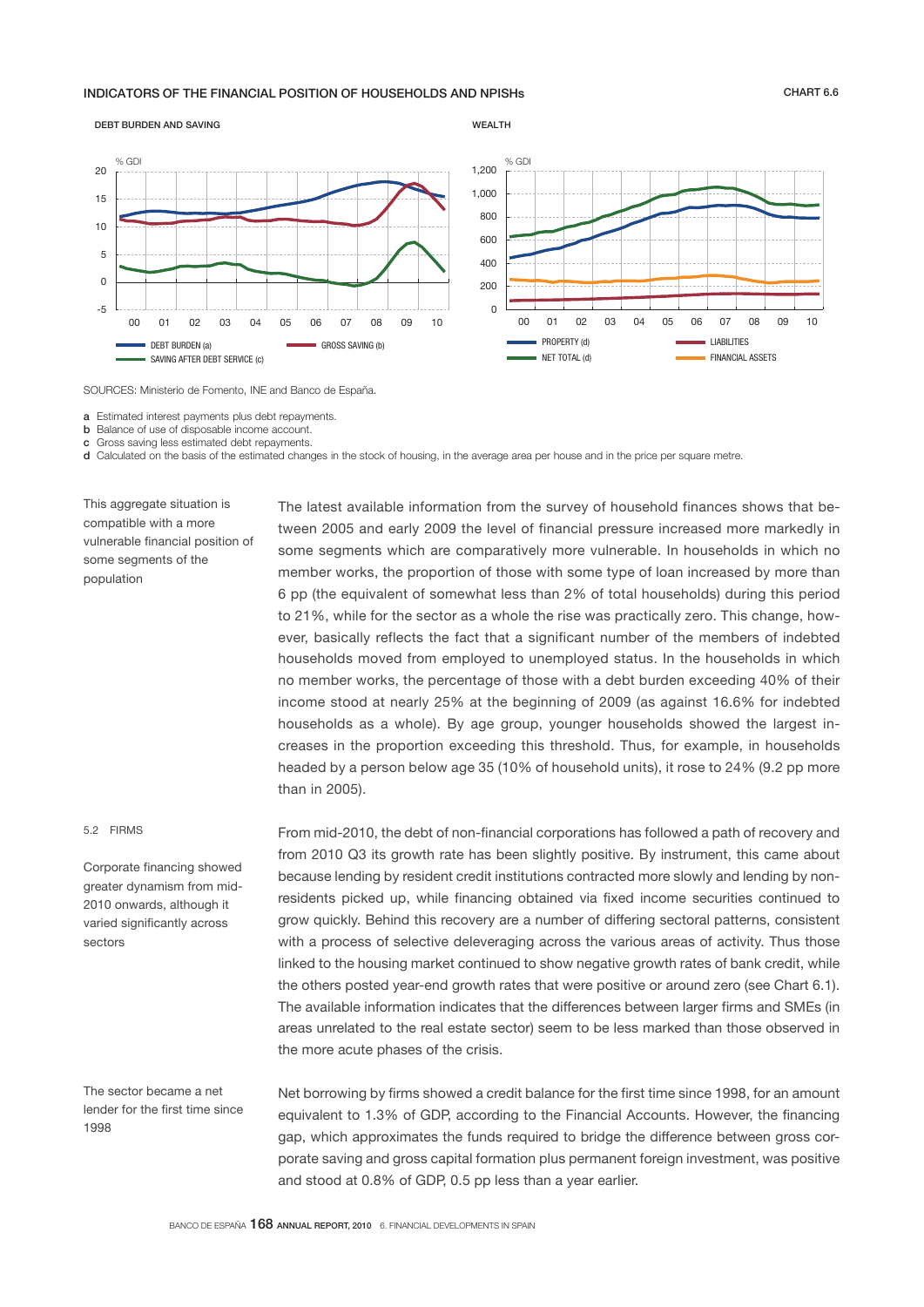# INDICATORS OF THE FINANCIAL POSITION OF NON-FINANCIAL CORPORATIONS CHART 6.7

#### DEBT RATIO AND DEBT BURDEN



DEBT BURDEN RATIO. PERCENTILE



#### ONP/OWN FUNDS

#### SYNTHETIC INDICATORS OF FINANCIAL PRESSURE (d)



SOURCE: Banco de España.

- a Estimated interest payments.
- **b** Gross operating surplus plus financial revenue.
- c Aggregate of all the jrms reporting to the CBSO belonging to the groups Endesa, Iberdrola, Repsol and Telefónica. Adjusted for intra-group jnancing to avoid double counting.
- d Indicators based on debt, debt burden and profit ratios of the firms reporting to the CBSO annual and quarterly surveys, appying coefficients to take into account the impact of these variables on investment and employment and to reflect the importance of each firm in the total in terms of the stock of capital and of employment. A value of more (less) than 100 indicates higher (lower) financial pressure than in the base year. For more datails, see Hernando and Martínez-Carrascal (2003), *El* impacto de la posición financiera de las empresas sobre la inversión y el empleo, Boletín Económico, November, Banco de España.

The financial position indicators of firms showed a certain improvement

The aggregate financial position of the sector showed a certain improvement. The recovery of economic results and the scan dynamism of liabilities meant that the debt ratio decreased slightly and profitability increased. This performance, along with the decline in the average cost of outstanding debt, allowed the debt burden to drop (see Chart 6.7). Moreover, in the sample of firms reporting to the Central Balance Sheet Data Office Quarterly Survey (CBQ), the dispersion of the distribution of these ratios decreased, since the improvement was more marked in those firms in a more unfavourable financial position. The overall effect of this was a reduction in the synthetic indicators of financial pressure on investment and employment, from the peaks reached between the end of 2009 and the beginning of 2010 (see Chart 6.7). These developments at aggregate level were compatible with uneven behaviour across sectors. Thus, according to the CBQ, the improvement in these indicators was most apparent in industry, a sector which had recorded a particularly marked deterioration in 2009. Further, analysts revised upward the profit expectations of listed companies in 2010, both for the long-term and for the short-term, and the growth rate for the latter turned positive.